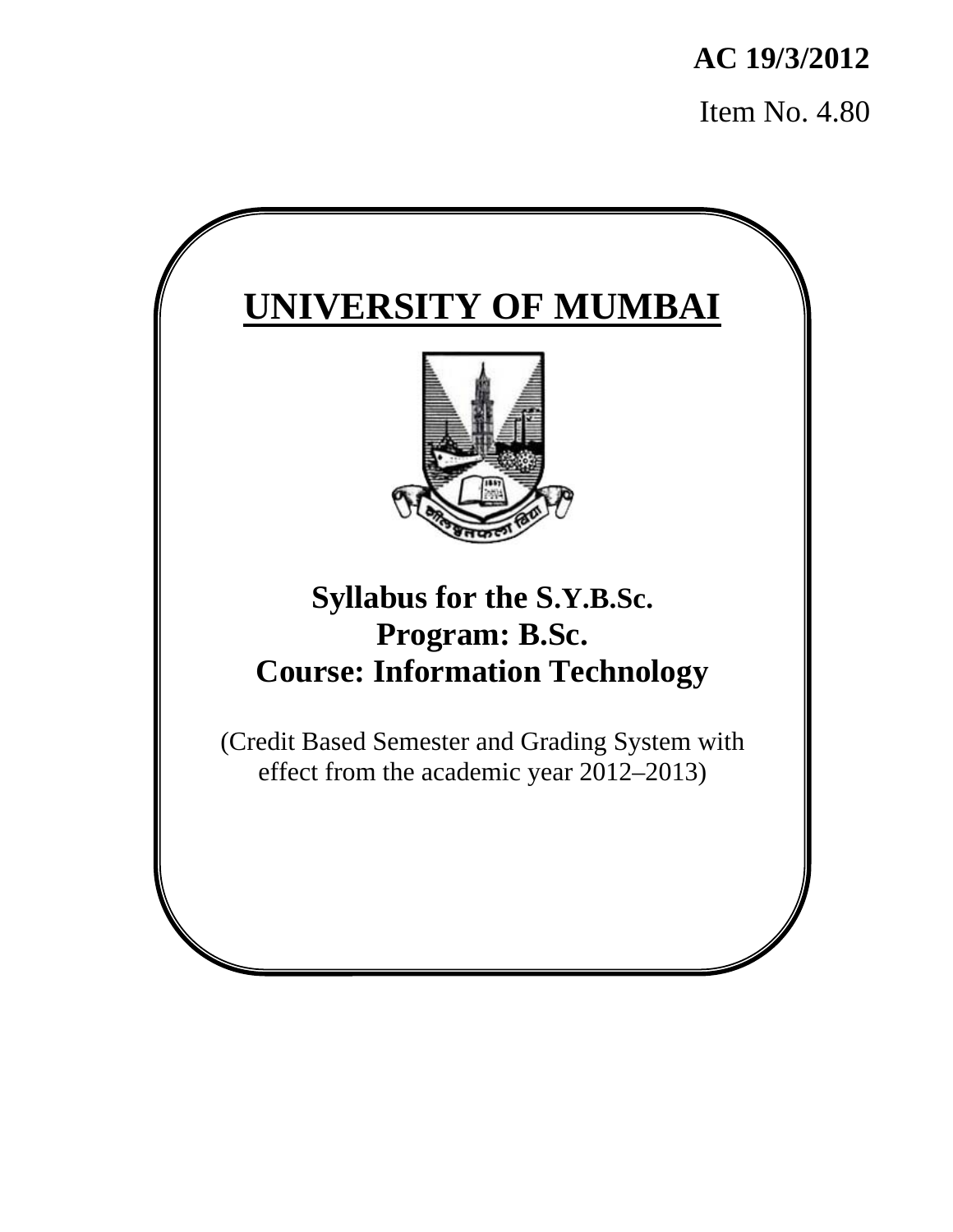| <b>Courses</b>                              | <b>Theory Code</b> | <b>Practical Code</b>            |
|---------------------------------------------|--------------------|----------------------------------|
| Logic and Discrete Mathematics              | <b>USIT301</b>     | USIT3P1                          |
| <b>Computer Graphics</b>                    | <b>USIT302</b>     | USIT <sub>3</sub> P <sub>2</sub> |
| Advanced SQL                                | <b>USIT303</b>     | USIT <sub>3</sub> P <sub>3</sub> |
| <b>Object Oriented Programming with C++</b> | <b>USIT304</b>     | USIT3P4                          |
| <b>Modern Operating Systems</b>             | <b>USIT305</b>     | USIT <sub>3</sub> P <sub>5</sub> |

| <b>CLASS: B. Sc (Information technology)</b> | Semester – III |                                       |
|----------------------------------------------|----------------|---------------------------------------|
| <b>Theory Code: USIT301</b>                  | Subject :      | <b>Logic and Discrete Mathematics</b> |
| Periods per week                             | Lectures - 5   | 3 Credits                             |

| $Unit - I$ | Set Theory: Fundamentals - Sets and subsets, Venn Diagrams,                     | 8               |
|------------|---------------------------------------------------------------------------------|-----------------|
|            | Operations on sets, Laws of Set Theory, Power Sets and Products, Lectures       |                 |
|            | Partition of sets, The principle of Inclusion-Exclusion.                        |                 |
|            | Truth<br>Logic:<br>Propositions and Logical<br>operations,<br>tables,           |                 |
|            | Equivalence, Implications,                                                      |                 |
|            | Laws of Logic, Normal forms, Predicates and quantifiers,                        |                 |
|            | <b>Mathematical Induction</b>                                                   |                 |
| Unit-II    | Relations, diagraphs and lattices: - Product sets and partitions,               | 8               |
|            | relations and digraphs, paths in relations and digraphs, properties of Lectures |                 |
|            | relations, equivalence and partially ordered relations, computer                |                 |
|            | representation of relations and digraphs, manipulation of relations,            |                 |
|            | Transitive closure and Warshall's algorithm, Posets and Hasse                   |                 |
|            | Diagrams, Lattice.                                                              |                 |
| Unit-III   | Functions and Pigeon Hole Principle: Definitions and types of                   | 8               |
|            | functions: injective, surjective and bijective, Composition, identity Lectures  |                 |
|            | and inverse, Pigeon hole principle.                                             |                 |
| Unit-IV    | Graphs and Trees: Graphs, Euler paths and circuits, Hamiltonian                 | 8               |
|            | paths and circuits, Planer graphs, coloring graphs, Isomorphism of Lectures     |                 |
|            | Graphs.                                                                         |                 |
|            | <b>Trees:</b> Trees, rooted trees and path length in rooted trees, Spanning     |                 |
|            | tree and Minimal Spanning tree, Isomorphism of trees, Weighted trees            |                 |
|            | and Prefix Codes.                                                               |                 |
| Unit -V    | Algebric Structures: Algebraic structures with one binary operation             | 8               |
|            | - semi groups, monoids and groups, Product and quotient of algebraic Lectures   |                 |
|            | structures, Isomorphism, homomorphism, automorphism, Cyclic                     |                 |
|            | groups, Normal sub group, codes and group codes, Algebraic                      |                 |
|            | structures with two binary operations – rings, integral domains and             |                 |
|            | fields. Ring homomorphism and Isomorphism.                                      |                 |
| Unit-VI    | Generating Functions and Recurrence relations: Series and                       | 8               |
|            | Sequences, Generating Functions, Recurrence relations, Applications,            | <b>Lectures</b> |
|            | Solving difference equations, Fibonacci.                                        |                 |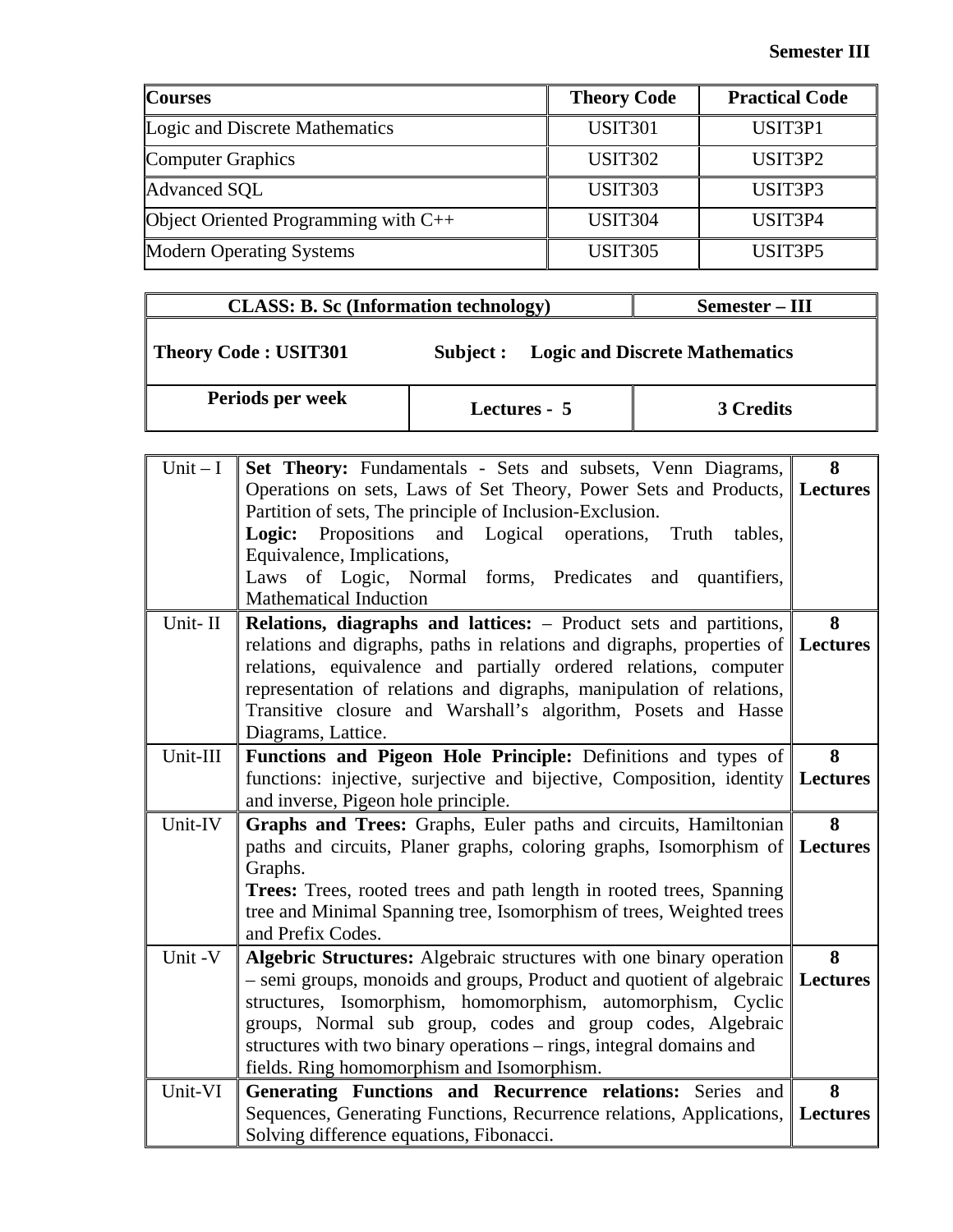*Discrete mathematical structures* by B Kolman RC Busby, S Ross PHI Pvt. Ltd. Discrete mathematical structures by RM somasundaram (PHI) EEE edition

#### **References:**

*Discrete structures* by Liu, TATAMCGRAW-HILL *Digital Logic* John M Yarbrough Brooks/cole, Thompson Learning *Discrete Mathematics and its Applications,*Kenneth H. Rosen, TATAMCGRAW-HILL *Discrete Mathematics for computer scientists and Mathematicians*, Joe L.Mott, Abraham Kandel Theodore P. Baker, Prentice-Hall of India Pvt. Ltd. *Discrete Mathematics* With Applications, Susanna S. Epp, Books/Cole Publishing Company *Discrete Mathematilcs*, Schaum's Outlines Series, Seymour Lipschutz, Marc Lipson, TATAMCGRAW-HILL

#### **Practical Code : USIT3P1**

**Term Work:** Should contain at least 6 assignments (one per unit) covering the syllabus. **Tutorial:** At least **t**hree tutorials based on above syllabus must be conducted.

| <b>CLASS: B. Sc (Information technology)</b>                     |  | Semester – III                                                            |           |   |
|------------------------------------------------------------------|--|---------------------------------------------------------------------------|-----------|---|
| <b>Theory Code: USIT302</b><br><b>Subject: Computer Graphics</b> |  |                                                                           |           |   |
| Periods per week                                                 |  | Lectures - 5                                                              | 3 Credits |   |
|                                                                  |  |                                                                           |           |   |
| Unit $-I$                                                        |  | Introduction Computer Graphics and Primitive Algorithms:                  |           | 8 |
|                                                                  |  | Introduction to Image and Objects, Image Representation, Basic   Lectures |           |   |
|                                                                  |  | Graphics Pipeline, Bitman and Vector-Based Graphics, Applications         |           |   |

|         | Introduction to Image and Objects, Image Representation, Basic Lectures |   |
|---------|-------------------------------------------------------------------------|---|
|         | Graphics Pipeline, Bitmap and Vector-Based Graphics, Applications       |   |
|         | of Computer Graphics, Display Devices, Cathode Ray Tubes, Raster-       |   |
|         | Scan Display, Random-Scan Display, Flat Panel Display, Input            |   |
|         | Technology, Coordinate System Overview,                                 |   |
|         | <b>Scan-Conversion of graphics primitives:</b> Scan-Conversion of a     |   |
|         | Lines (Digital Differential Analyzer Algorithm, Bresenham's Line-       |   |
|         | Drawing Algorithm, Scan-Conversion of Circle and Ellipse                |   |
|         | (Bresenham's Method of Circle Drawing, Midpoint Circle                  |   |
|         | Algorithm), Drawing Ellipses and Other Conics.                          |   |
| Unit-II | Two Dimensional Transformation: Introduction to transformations,        | 8 |
|         | Transformation Matrix, Types of Transformations in Two- Lectures        |   |
|         | Dimensional Graphics: Identity Transformation, Scaling, Reflection,     |   |
|         | Shear Transformations, Rotation, Translation, Rotation about an         |   |
|         | Arbitrary Point, Combined Transformation, Homogeneous                   |   |
|         | Coordinates, 2D Transformations using Homogeneous Coordinates           |   |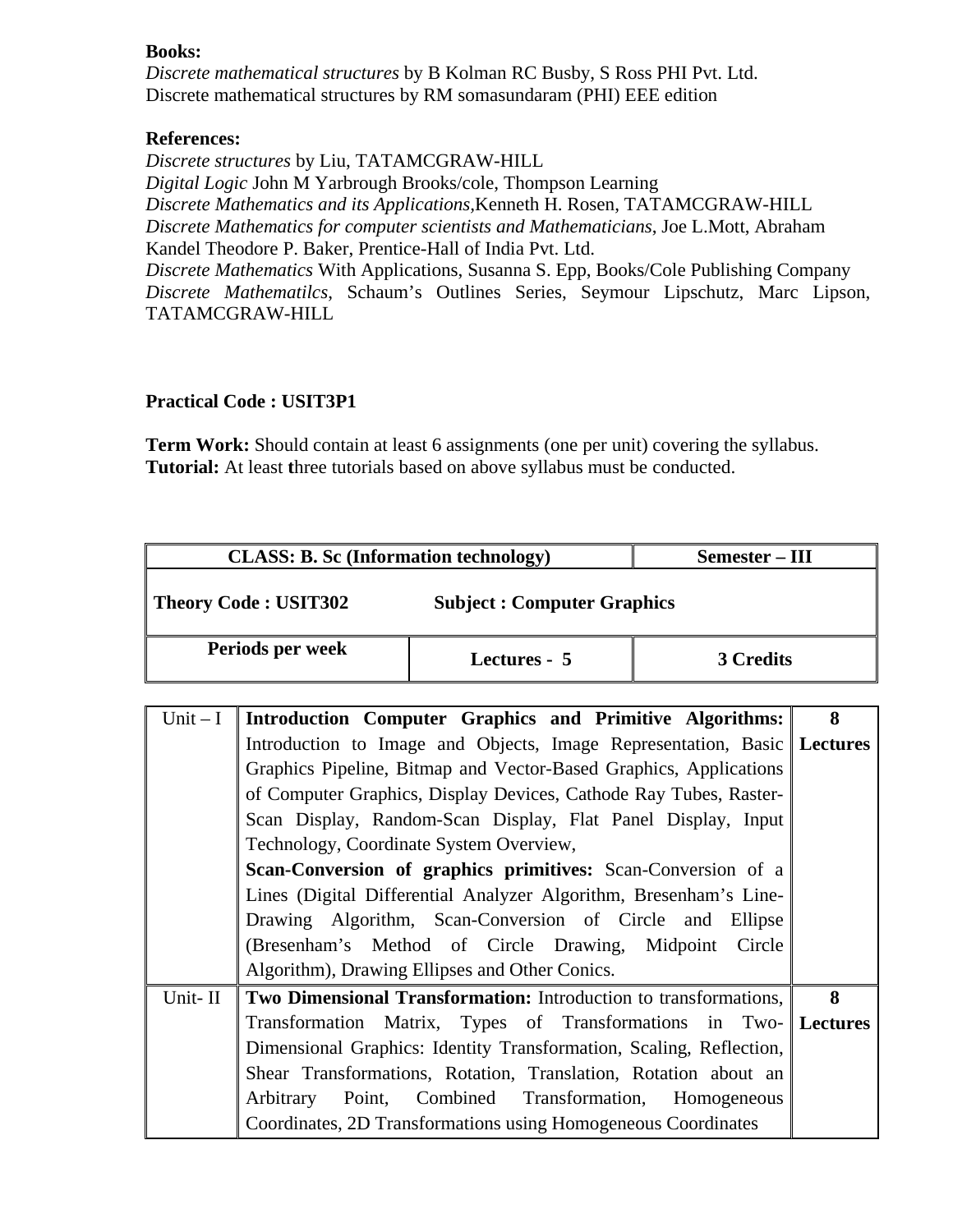| Unit-III | Three-dimensional transformations, Objects in Homogeneous             | 8                   |
|----------|-----------------------------------------------------------------------|---------------------|
|          | Three-Dimensional<br>Transformations:<br>Coordinates,                 | Scaling,   Lectures |
|          | Translation, Rotation, Shear Transformations, Reflection, World       |                     |
|          | Coordinates and Viewing Coordinates, Projection, Parallel Projection, |                     |
|          | Perspective Projection.                                               |                     |
| Unit-IV  | Viewing and Solid Area Scan-Conversion: Introduction to viewing       | 8                   |
|          | clipping, Viewing Transformation in Two Dimensions, Lectures<br>and   |                     |
|          | Introduction to Clipping, Two-Dimensional Clipping, Point Clipping,   |                     |
|          | Line Clipping, Introduction to a Polygon Clipping, Viewing and        |                     |
|          | Clipping<br>in<br>Three Dimensions, Three-Dimensional Viewing         |                     |
|          | <b>Transformations, Text Clipping</b>                                 |                     |
|          | Introduction to Solid Area Scan-Conversion, Inside-Outside Test,      |                     |
|          | Winding Number Method and Coherence Property, Polygon Filling,        |                     |
|          | Seed Fill Algorithm, Scan-Line Algorithm, Priority Algorithm, Scan    |                     |
|          | Conversion of Character, Aliasing, Anti-Aliasing, Halftoning,         |                     |
|          | Thresholding and Dithering                                            |                     |
| Unit-V   | Introduction to curves, Curve Continuity, Conic Curves, Piecewise     | 8                   |
|          | Design,<br>Parametric<br>Curve<br>Design,<br>Spline<br>Curve<br>Curve | <b>Lectures</b>     |
|          | Representation, Bezier Curves, B-Spline Curves, Fractals and its      |                     |
|          | applications.                                                         |                     |
|          | Surface Design: Bilinear Surfaces, Ruled Surfaces, Developable        |                     |
|          | Surfaces, Coons Patch, Sweep Surfaces, Surface of Revolution,         |                     |
|          | Quadric Surfaces, Constructive Solid Geometry, Bezier Surfaces, B-    |                     |
|          | Spline Surfaces, Subdivision Surfaces                                 |                     |
|          | Visible Surfaces: Introduction to visible and hidden surfaces,        |                     |
|          | Coherence for visibility, Extents and Bounding Volumes, Back Face     |                     |
|          | Culling, Painter's Algorithm, Z-Buffer Algorithm, Floating Horizon    |                     |
|          | Algorithm, Roberts Algorithm.                                         |                     |
| Unit-VI  | Object Rendering: Introduction Object-Rendering, Light Modeling       | 8                   |
|          | Techniques, Illumination Model, Shading, Flat Shading, Polygon        | <b>Lectures</b>     |
|          | Gaurand<br>Shading<br>Mesh<br>Shading,<br>Model,<br>Phong<br>Shading, |                     |
|          | Transparency Effect, Shadows, Texture and Object Representation,      |                     |
|          | Ray Tracing, Ray Casting, Radiosity, Color Models.                    |                     |
|          | Introduction to animation, Key-Frame Animation, Construction of       |                     |
|          | an Animation Sequence, Motion Control Methods, Procedural             |                     |
|          | Animation, Key-Frame Animation vs. Procedural<br>Animation,           |                     |
|          | Introduction to Morphing, Three-Dimensional Morphing                  |                     |

*Computer Graphics*, R. K. Maurya, John Wiley.

*Mathematical elements of Computer Graphics*, David F. Rogers, J. Alan Adams, TATAMCGRAW-HILL

*Procedural elements of Computer Graphics*, David F. Rogers, Tata McGraw-Hill.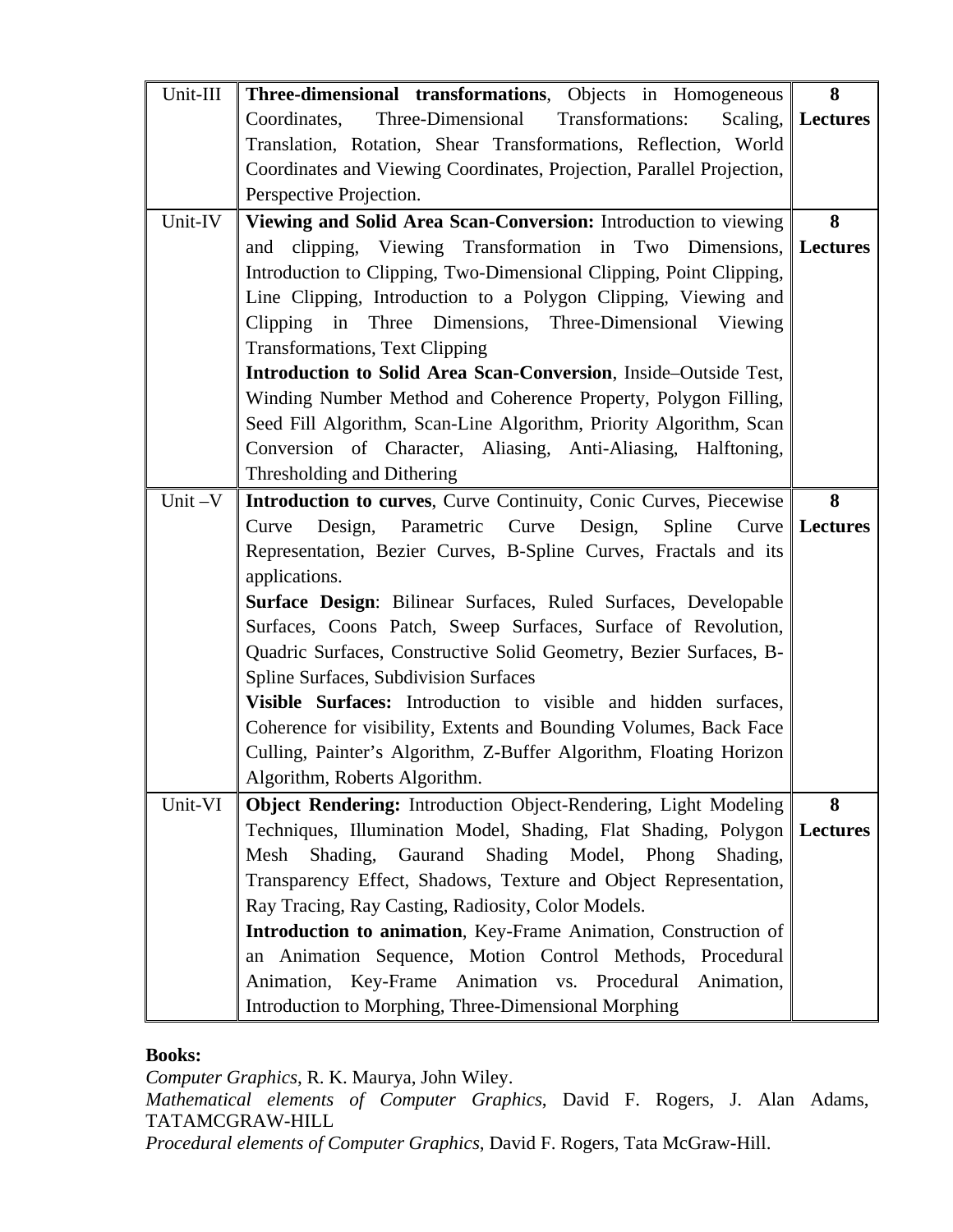#### **Reference:**

*Computer Graphics*, Donald Hearn and M. Pauline Baker, Prentice Hall of India *Computer Graphics*, Steven Harrington, McGraw-Hill

*Computer Graphics Principles and Practice*, J.D. Foley, A. Van Dam, S.K. Feiner and R.L. Phillips, Addision Wesley

*Principles of Interactive Computer Graphics*, Willaim M. Newman, Robert F. Sproull, TATAMCGRAW-HILL

*Introduction to Computer Graphics*, J.D. Foley, A. Van Dam, S.K. Feiner, J.F. Hughes and R.L. Phillips, Addision Wesley

# **Practical Code : USIT3P2**

**Term Work:** Should contain at least 6 assignments (one per unit) covering the syllabus.

# **Suggested Practical:**

Should contain at least 10 programs development in C++. Some Sample practical are listed below**.** 

- 1. Write a program with menu option to input the line coordinates from the user to generate a line using Bresenham's method and DDA algorithm. Compare the lines for their values on the line.
- 2. Develop a program to generate a complete circle based on a. Bresenham's circle algorithm b. Midpoint Circle Algorithm
- 3. Implement the Bresenham's/DDA algorithm for drawing line (programmer is expected to shift the origin to the center of the screen and divide the screen into required quadrants).
- 4. Write a program to implement a stretch band effect. (A user will click on the screen and drag the mouse/arrow keys over the screen coordinates. The line should be updated like rubber-band and on the right-click gets fixed).
- 5. Write program to perform the following 2D and 3D transformations on the given input figure
	- a. Rotate through θ.
	- b. Reflection
	- c. Scaling
	- d. Translation*.*
- 6. Write a program to demonstrate shear transformation in different directions on a unit square situated at the origin.
- 7. Develop a program to clip a line using Cohen-Sutherland line clipping algorithm between  $(x_1,y_1)(x_2, y_2)$  against a window  $(x_{min}, y_{min})(x_{max}, y_{max})$ .
- 8. Write a program to implement polygon filling.
- 9. Write a program to generate a 2D/3D fractal figures (Sierpinski triangle, Cantor set, tree etc).
- 10. Write a program to draw Bezier and B-Spline Curves with interactive user inputs for control polygon defining the shape of the curve.
- 11. Write a program to demonstrate 2D animation such as clock simulation or rising sun
- 12. Write a program to implement the bouncing ball inside a defined rectangular window.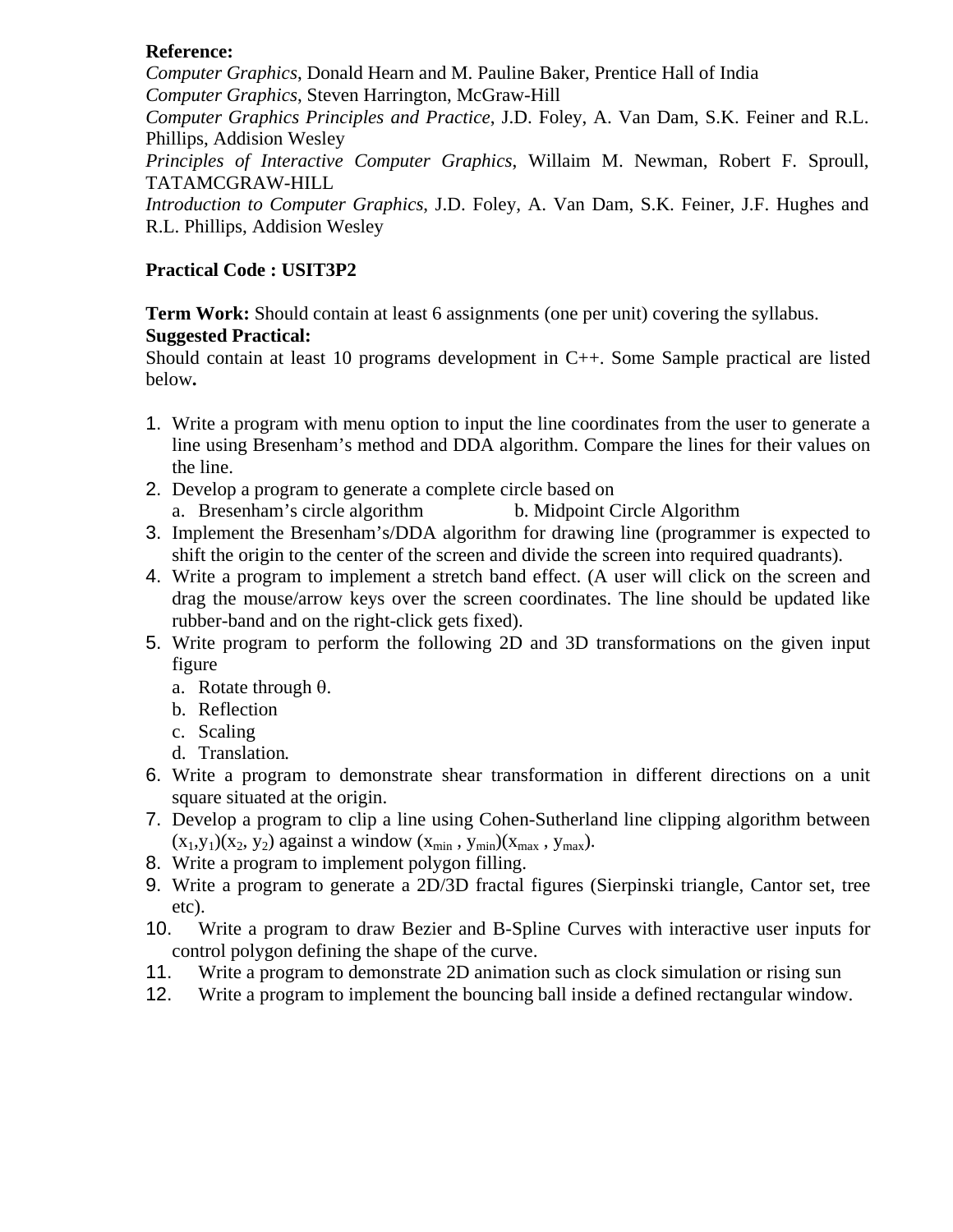| <b>CLASS: B. Sc (Information technology)</b> |                              | Semester – III |
|----------------------------------------------|------------------------------|----------------|
| <b>Theory Code: USIT303</b>                  | <b>Subject:</b> Advanced SQL |                |
| Periods per week                             | Lectures - 5                 | 3 Credits      |

| $Unit - I$ | <b>Structured Query Language:</b> Writing Basic SQL Select Statements,    | 8               |
|------------|---------------------------------------------------------------------------|-----------------|
|            | Restricting<br>Sorting Data, Single-Row Functions, Joins<br>and           | Lectures        |
|            | (Displaying Data from Multiple Tables), Aggregating Data using            |                 |
|            | Group Functions, Subqueries, Manipulating Data, Creating and              |                 |
|            | Managing Tables, Including Constraints, Creating Views, Creating          |                 |
|            | Other Database Objects (Sequences, Indexes and Synonyms)                  |                 |
| Unit-II    | Advanced SQL: Controlling User Access, Using SET operators,               | 8               |
|            | DateTime Functions, Enhancements to Group by clause(cube, Rollup          | <b>Lectures</b> |
|            | and Grouping), Advanced Subqueries (Multiple column subqueries,           |                 |
|            | Subqueries in FROM clause, Scalar and correlated subqueries), WITH        |                 |
|            | Clause, Hierarchical retrieval,                                           |                 |
| Unit-III   | <b>PLSQL:</b> Introduction, Overview and benefits<br>of PL/SQL,           | 8               |
|            | Subprograms, types of PL/SQL blocks, Simple Anonymous Block, Lectures     |                 |
|            | Identifiers, types of Identifiers, Declarative Section, variables, Scalar |                 |
|            | Data Types, The %TYPE Attribute, Bind Variables, Sequences in             |                 |
|            | PL/SQL Expressions, Executable Statements, PL/SQL Block Syntax,           |                 |
|            | Comment the Code, Deployment of SQL Functions in PL/SQL,                  |                 |
|            | Convert Data Types, Nested Blocks, Operators. Interaction with the        |                 |
|            | Oracle Server, Invoke SELECT Statements in PL/SQL, SQL Cursor             |                 |
|            | concept, Data Manipulation in the Server using PL/SQL, SQL Cursor         |                 |
|            | Attributes to Obtain Feedback on DML, Save and Discard                    |                 |
|            | Transactions.                                                             |                 |
| Unit-IV    | <b>Control Structures:</b> Conditional processing using IF Statements and | 8               |
|            | CASE Statements, Loop Statement, While Loop Statement, For Loop           | <b>Lectures</b> |
|            | Statement, the Continue Statement, Composite Data Types: PL/SQL           |                 |
|            | Records, The %ROWTYPE Attribute, Insert and Update with                   |                 |
|            | PL/SQL Records, INDEX BY Tables, INDEX BY Table Methods,                  |                 |
|            | Use INDEX BY Table of Records, Explicit Cursors, Declare the              |                 |
|            | Cursor, Open the Cursor, Fetch data from the Cursor, Close the            |                 |
|            | Cursor, Cursor FOR loop, The %NOTFOUND and %ROWCOUNT                      |                 |
|            | Attributes, the FOR UPDATE Clause and WHERE CURRENT                       |                 |
|            | Clause, Exception Handling, Handle Exceptions with PL/SQL, Trap           |                 |
|            | Predefined and non-predefined Oracle Server Errors, User-Defined          |                 |
|            | Exceptions, Propagate Exceptions, RAISE_APPLICATION_ERROR                 |                 |
|            | Procedure,                                                                |                 |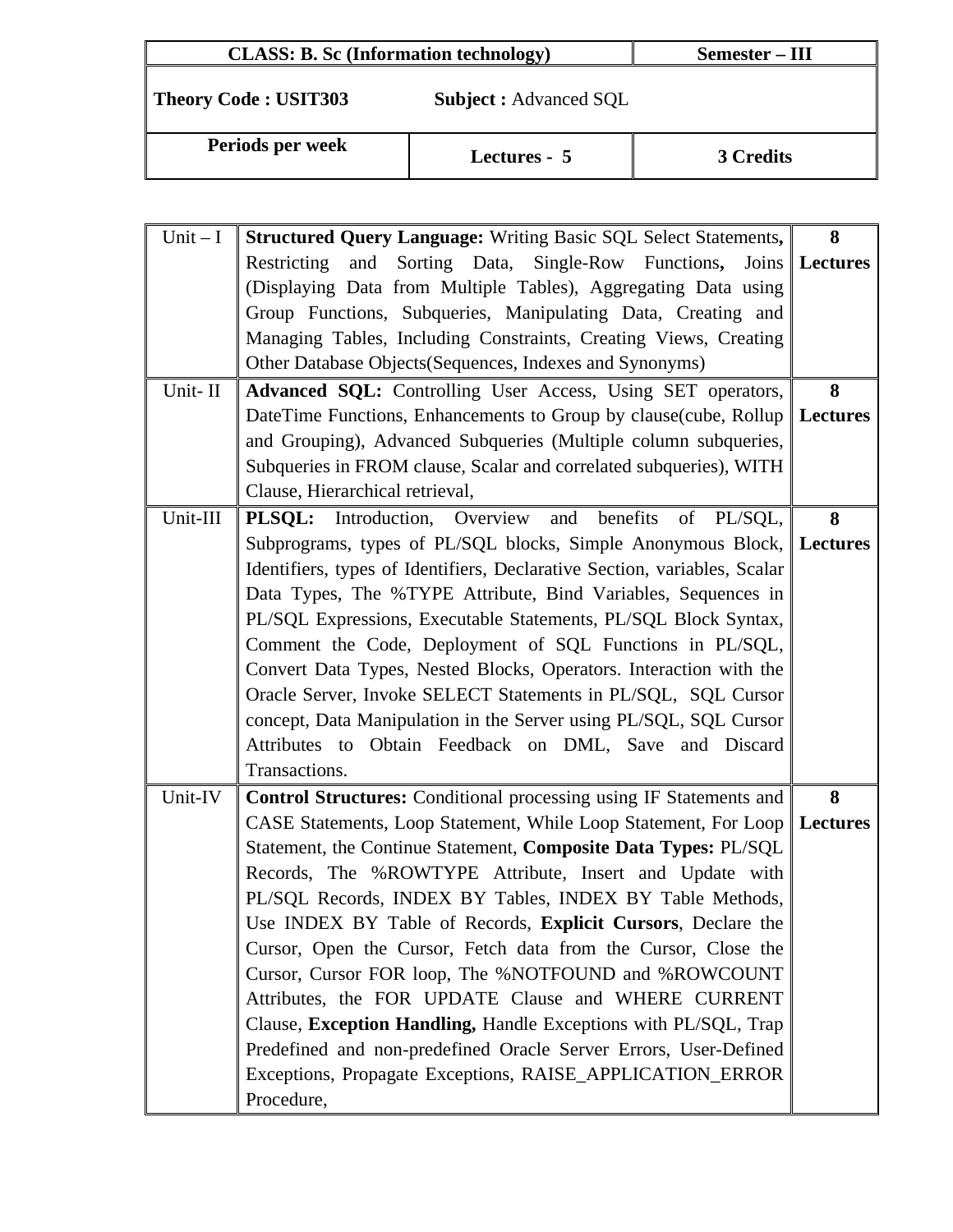| $Unit - V$ | <b>Stored Procedures:</b> Create a Modularized and Layered Subprogram        | 8 |
|------------|------------------------------------------------------------------------------|---|
|            | Design, the PL/SQL Execution Environment, differences between Lectures       |   |
|            | Anonymous Blocks and Subprograms, Create, Call, and Remove                   |   |
|            | Stored Procedures, Implement Procedures Parameters and Parameters            |   |
|            | Modes, View Procedure Information, Stored Functions<br>and                   |   |
|            | Debugging Subprograms, Create, Call, and Remove a Stored                     |   |
|            | Function, advantages of using Stored Functions, the steps to create a        |   |
|            | stored function, Invoke User-Defined Functions in SQL Statements,            |   |
|            | Restrictions when calling Functions, Control side effects when calling       |   |
|            | Functions, View Functions Information, debug Functions and                   |   |
|            | Procedures, Packages, advantages of Packages, components of a                |   |
|            | Package, Develop a Package, enable visibility of a Package's                 |   |
|            | Components, Create the Package Specification and Body using the              |   |
|            | SQL CREATE Statement and SQL Developer, Invoke the Package                   |   |
|            | Constructs, View the PL/SQL Source Code using the Data Dictionary,           |   |
|            | Deploying Packages, Overloading Subprograms in PL/SQL, Use the               |   |
|            | STANDARD Package, Use Forward Declarations, Implement                        |   |
|            | Package Functions in SQL and Restrictions, Persistent State of               |   |
|            | Packages, Persistent State of a Package Cursor, Control side effects of      |   |
|            | PL/SQL Subprograms, Invoke PL/SQL Tables of Records in                       |   |
|            | Packages                                                                     |   |
|            | Unit – VI Dynamic SQL: The Execution Flow of SQL, Declare Cursor             | 8 |
|            | Variables, Dynamically Executing a PL/SQL Block, Configure Native   Lectures |   |
|            | Dynamic SQL to Compile PL/SQL Code, invoke DBMS_SQL                          |   |
|            | Package, Implement DBMS_SQL with a Parameterized DML                         |   |
|            | Statement, Dynamic SQL Functional Completeness, Triggers, the                |   |
|            | Trigger Event Types and Body, Business Application Scenarios for             |   |
|            | Implementing Triggers, Create DML Triggers using the CREATE                  |   |
|            | TRIGGER Statement and SQL Developer, Identify the Trigger Event              |   |
|            | Types, Body, and Firing (Timing), Statement Level Triggers and Row           |   |
|            | Level Triggers, Create Instead of and Disabled Triggers, Manage,             |   |
|            | Test and Remove Triggers. Creating Compound, DDL and Event                   |   |
|            | Database Triggers, Compound Trigger Structure for Tables and                 |   |
|            | Views, Compound Trigger to Resolve the Mutating Table Error,                 |   |
|            | Comparison of Database Triggers and Stored Procedures, Create                |   |
|            | Triggers on DDL Statements, Create Database-Event and System-                |   |
|            | Events Triggers, System Privileges Required to Manage Triggers               |   |

*Murach's Oracle SQL and PLSQL* by Joel Murach, Murach and Associates. *Oracle Database 11g PL/SQL Programming Workbook*, ISBN: 9780070702264, By: Michael McLaughlin,John Harper, TATAMCGRAW-HILL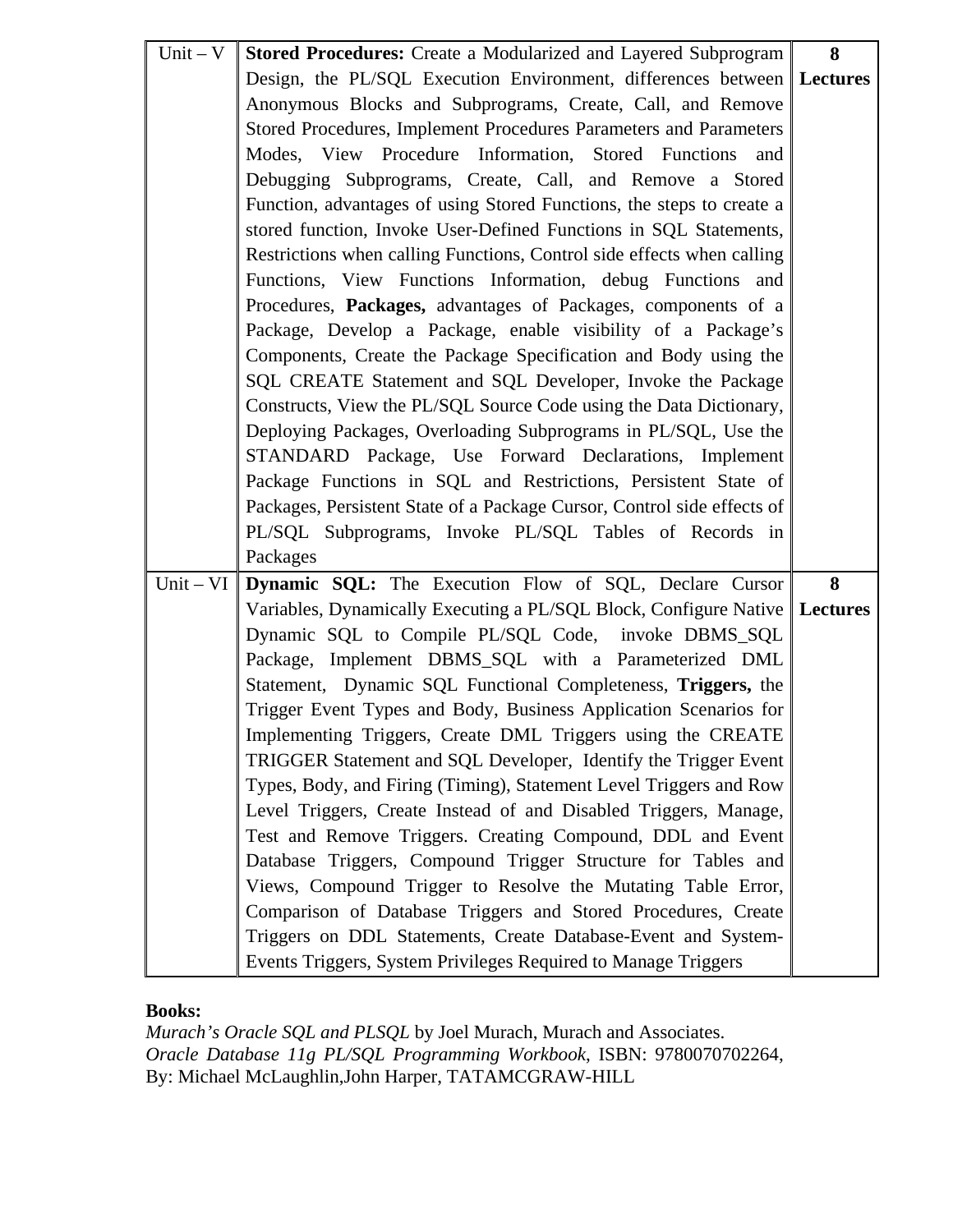## **Reference:**

*Oracle PL/SQL Programming*, Fifth Edition By Steven Feuerstein, Bill Pribyl *Oracle 11g*: SQL Reference Oracle press

*Oracle 11g*: PL/SQL Reference Oracle Press.

*Expert Oracle PL/SQL*, By: Ron Hardman,Michael McLaughlin, TATAMCGRAW-HILL *Oracle database 11g*: hands on SQL/PL SQL by Satish Asnani (PHI) EEE edition

## **Practical Code : USIT3P3**

**Term Work:** Should contain at least 6 assignments (one per unit) covering the syllabus. **Suggested Practical:** 

Should contain at least 10 programs. Some sample practicals are listed below**.** 

# **1. Practical 1: Select queries and joins**

- a. Select queries on single table using alias, where and order by clause.
- b. Select queries on single table using aggregate functions and group by clause.
- c. Querying data from multiple tables using all types of joins.

# **2. Practical 2: Subqueries, DML and DDL**

- a. Querying single and multiple tables using subqueries.
- b. Manipulating data (Insert, update and delete)
- c. Creating simple tables and tables with constraints.
- **3. Practical 3: Creating database objects, Controlling user access and using set operators** 
	- a. Creating Views, Sequences, Indexes and synonyms.
	- b. Granting and revoking privileges on user objects.
	- c. Using set operators, date-time functions, roll up, cube and grouping sets.

# **4. Practical 4: Working with advanced subqueries and WITH clause**

- a. Multiple column subqueries, subqueries in from clause,
- b. Scalar subqueries and correlated subqueries,
- c. WITH Clause and hierarchical retrieval.

# **5. Practical 5: Basic PL/SQL, INDEX BY tables, PL/SQL Record and FOR loop.**

- a. Creating anonymous PL/SQL blocks.
- b. Define, create, and use INDEX BY tables and a PL/SQL record.
- c. Process a number of rows from a table and populate another table with the results using a cursor FOR loop.

# **6. Practical 6: Cursors, Exceptions and procedures issuing DML and query commands.**

- a. Cursors with parameters to process a number of rows from multiple tables.
- b. Create exception handlers for specific situations.
- c. Create procedures that issue DML and query commands.

# **7. Practical 7: Functions and Stored Procedures**

- a. Creating and invoking functions from SQL statements.
- b. Creating and invoking stored procedures.
- c. Re-create the source code for a procedure and a function.

# **8. Practical 8: Working with packages**

- a. Create package specifications and package bodies. Invoke the constructs in the packages.
- b. Create a package containing an overloaded function.
- c. Create a one-time-only procedure within a package to populate a PL/SQL table.

# **9. Practical 9: Working with Large Objects and triggers**

- a. Create a table with both BLOB and CLOB columns. Use the DBMS\_LOB package to populate the table and manipulate the data.
- b. Create statement and row triggers.
- c. Create procedures that will be invoked from the triggers.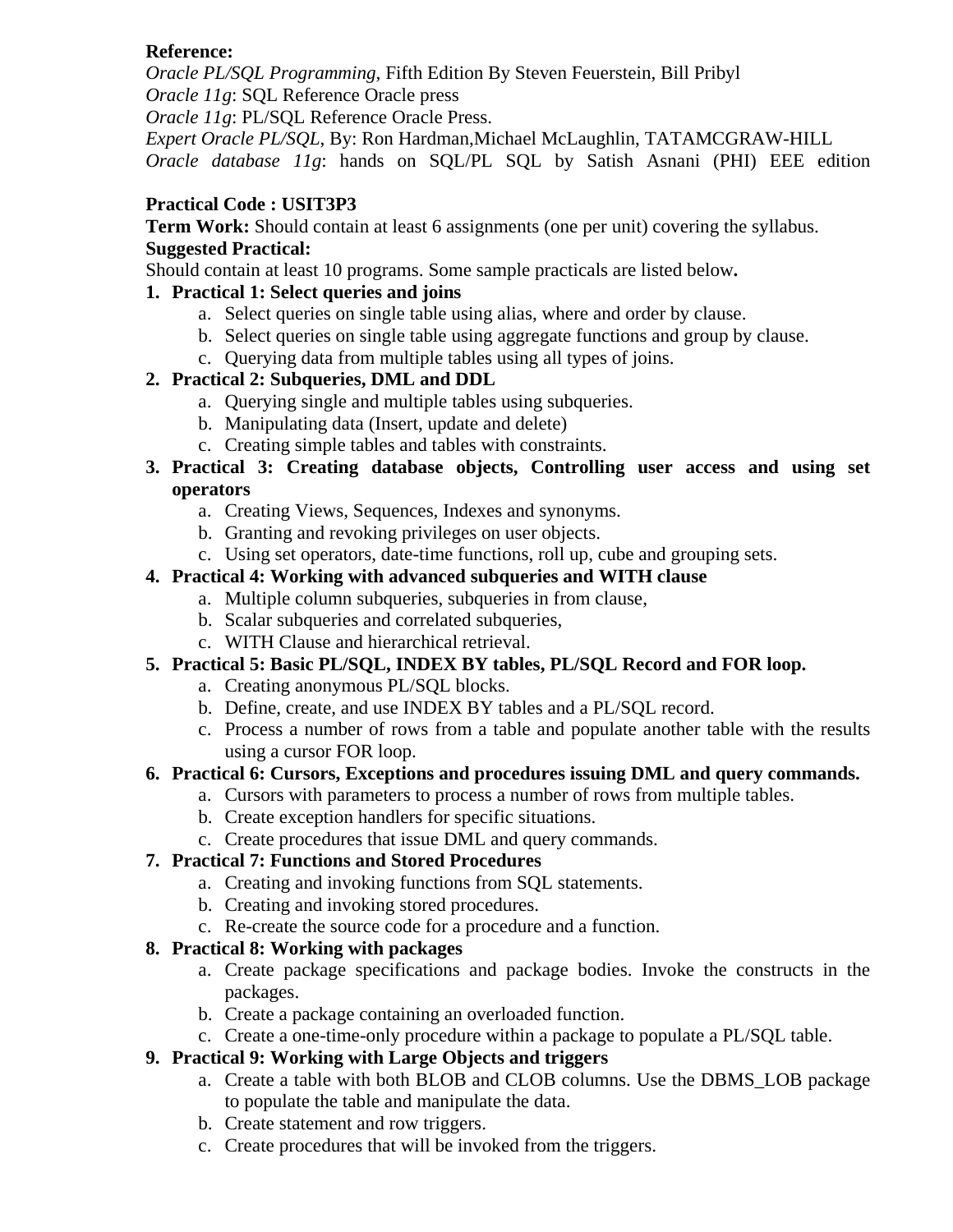#### **10.Practical 10: Working with INSTEAD OF triggers, business rules and recompiling procedures, functions, packages and views.**

- a. Create instead of triggers for views.
- b. Implement a number of business rules. Create triggers for those rules that should be implemented as triggers. The triggers must execute procedures that that are placed in a package.
- c. Use the DEPTREE\_FILL procedure and the IDEPTREE view to investigate dependencies in your schema. Recompile invalid procedures, functions, packages, and views.

|           | <b>CLASS: B. Sc (Information technology)</b>                                                                                              |                                                                                                                                                 | Semester - III          |                 |
|-----------|-------------------------------------------------------------------------------------------------------------------------------------------|-------------------------------------------------------------------------------------------------------------------------------------------------|-------------------------|-----------------|
|           | <b>Theory Code: USIT304</b>                                                                                                               | <b>Subject :</b> Object Oriented Programming with $C++$                                                                                         |                         |                 |
|           | Periods per week                                                                                                                          | Lectures - 5                                                                                                                                    | 3 Credits               |                 |
| Unit $-I$ |                                                                                                                                           | Introduction to OOPs: Need object oriented programming,                                                                                         |                         | 8               |
|           |                                                                                                                                           | comparison of procedural and object oriented                                                                                                    | approach,               | Lectures        |
|           |                                                                                                                                           | characteristics of OOPs - object, classes, polymorphism, inheritance,                                                                           |                         |                 |
|           |                                                                                                                                           | reusability, data hiding and abstraction, applications of OOPs                                                                                  |                         |                 |
| Unit-II   |                                                                                                                                           | Classes and Objects: Class declaration, constructors, constructor                                                                               |                         | 8               |
|           |                                                                                                                                           | initialization lists, access functions, private member functions, the<br>copy constructor, the class destructor , constant objects, structures, |                         | <b>Lectures</b> |
|           |                                                                                                                                           | pointers to objects, static data members, static function members                                                                               |                         |                 |
| Unit-III  |                                                                                                                                           | <b>Operator Overloading:</b> overloading the assignment operator, the this                                                                      |                         | 8               |
|           |                                                                                                                                           | pointer, overloading arithmetic operators, overloading the arithmetic                                                                           |                         | <b>Lectures</b> |
|           | assignment,<br>operators,                                                                                                                 | overloading<br>the                                                                                                                              | relational<br>operators |                 |
|           |                                                                                                                                           | , overloading the stream operators, conversion operators , overloading                                                                          |                         |                 |
|           |                                                                                                                                           | the increment and decrement operators, overloading the subscript                                                                                |                         |                 |
|           | operator                                                                                                                                  |                                                                                                                                                 |                         |                 |
| Unit-IV   | Composition and Inheritance: inheritance, protected class members<br>, overriding and dominating inherited members, private access verses |                                                                                                                                                 |                         | 8               |
|           |                                                                                                                                           | protected access, virtual functions and polymorphism, virtual                                                                                   |                         | Lectures        |
|           | destructors, abstract base classes                                                                                                        |                                                                                                                                                 |                         |                 |
|           |                                                                                                                                           | File Handling: Classes for file stream operations, opening and                                                                                  |                         |                 |
|           |                                                                                                                                           | closing a file, detecting end of file, file modes, file pointers and their                                                                      |                         |                 |
|           |                                                                                                                                           | manipulations, sequential input and output operations, random access,                                                                           |                         |                 |
|           |                                                                                                                                           | file operations error handling, command line argument                                                                                           |                         |                 |
| Unit-V    |                                                                                                                                           | Strings and Streams: the string class interface, the constructors and                                                                           |                         | 8               |
|           |                                                                                                                                           | destructor, the copy constructor, the assignment operator, the addition                                                                         |                         | <b>Lectures</b> |
|           |                                                                                                                                           | operator, an append operator, access functions, the comparison                                                                                  |                         |                 |
|           | operators, stream operators,                                                                                                              |                                                                                                                                                 |                         |                 |
|           | istream<br>and                                                                                                                            | stream classes, the ios class, ios format flags, ios state, variables, the<br>ostream classes, unformatted input functions                      |                         |                 |
|           |                                                                                                                                           | unformatted output functions, stream manipulators.                                                                                              |                         |                 |
| Unit-VI   |                                                                                                                                           | Templates and Iterators: function templates, class templates,                                                                                   |                         | 8               |
|           |                                                                                                                                           | container classes, subclass templates, passing template classes to                                                                              |                         | <b>Lectures</b> |
|           | template parameters, iterator classes                                                                                                     |                                                                                                                                                 |                         |                 |
|           |                                                                                                                                           | <b>Libraries:</b> the standard $C++$ library, proprietary libraries, contents of                                                                |                         |                 |
|           |                                                                                                                                           | the standard c headers, string streams, file processing, the standard                                                                           |                         |                 |
|           | template library                                                                                                                          |                                                                                                                                                 |                         |                 |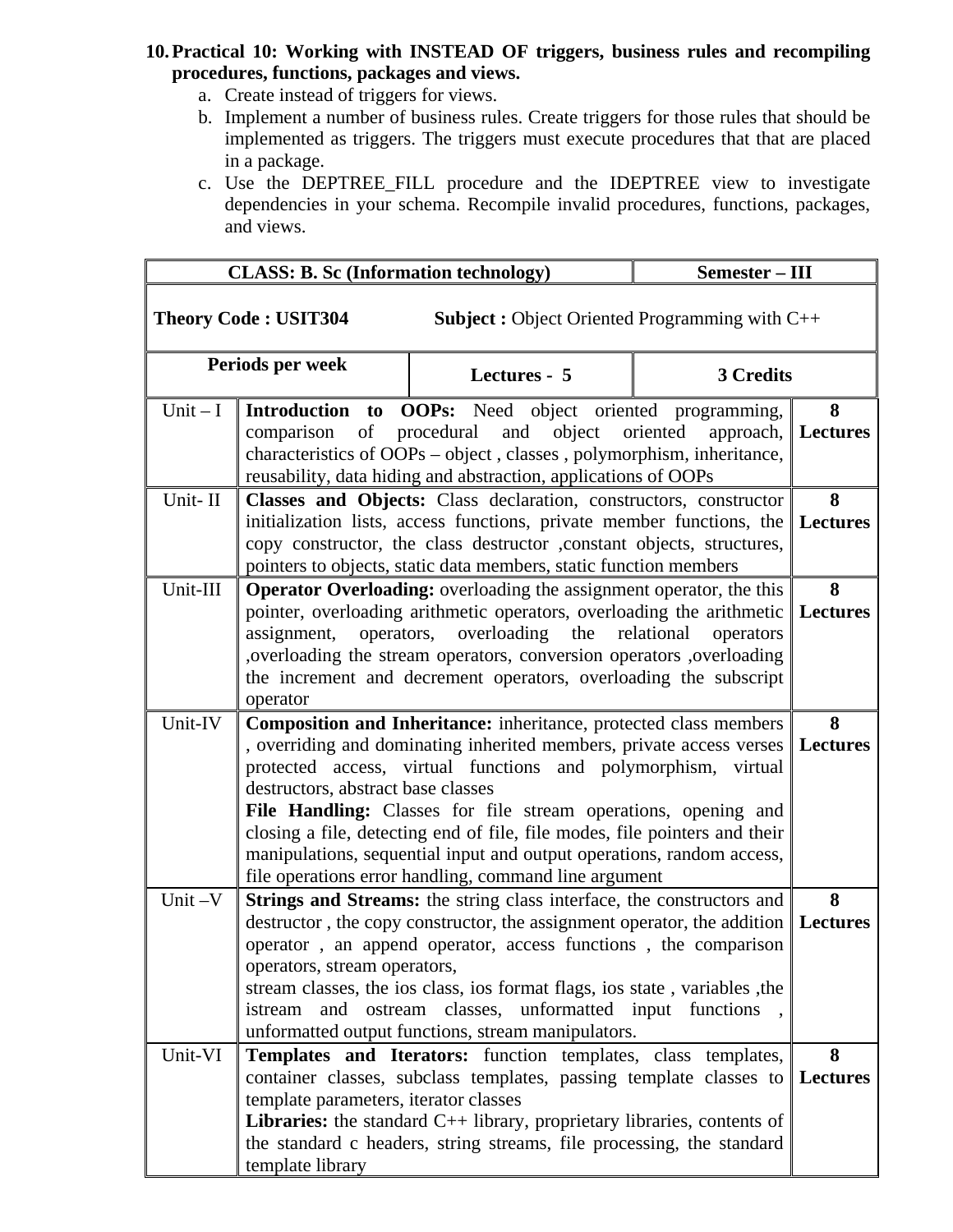*SCHAUM'S OUTLINE OF THEORY AND PROBLEMS of PROGRAMMING WITH C++* JOHN R. HUBBARD, TATAMCGRAW-HILL

*Object Oriented Programming with C++,* E.Balagurusamy,Fourth Edition, TATAMCGRAW-HILL.

*Object Oriented Programming with C++,* by P. Sarang  $2<sup>nd</sup>$  Edition,(PHI) EEE edition

# **Reference:**

*C++ programming* , 3rd Edition, Bjarne Stroustrup *Mastering C++, 2<sup>nd</sup>* Edition, Venugopalan, TataMcgrawHill *C++ Programming*, , Robert Lafore, *C++ for Beginners*, P. M. Harwani, X-Team Series,

# **Practical Code : USIT3P4**

**Term Work:** Should contain at least 6 assignments (one per unit) covering the syllabus.

# **Suggested Practical:**

Should contain at least 10 programs. Some sample practicals are listed below**.** 

# 1 **Implement the following**

- a. Design an employee class for reading and displaying the employee information, the getInfo() and displayInfo() methods will be used repectively. Where getInfo() will be private method.
- b. Design the class student containing getData() and displayData() as two of its methods which will be used for reading and displaying the student information respectively.Where getData() will be private method.
- c. Design the class Demo which will contain the following methods: readNo() ,factorial() for calculating the factorial of a number, reverseNo() will reverse the given number, isPalindrome() will check the given number is palindrome, isArmstrong() which will calculate the given number is armStrong or not.Where readNo() will be private method.

# **2 Implement the following**

- a. Write a friend function for adding the two complex numbers, using a single class.
- b. Write a friend function for adding the two different distances and display its sum, using two classes.
- c. Write a friend function for adding the two matrix from two different classes and display its sum.

# **3 Implement the following**

- a. Design a class Complex for adding the two complex numbers and also show the use of constructor.
- b. Design a class Geometry containing the methods area() and volume() and also overload the area() function .
- c. Design a class StaticDemo to show the implementation of static variable and static function.

# **4 Implement the following**

- a. Overload the operator unary(-) for demonstrating operator overloading.
- b. Overload the operator  $+$  for adding the timings of two clocks, And also pass objects as an argument.
- c. Overload the + for concatenating the two strings. For e.g "c" + "++" =  $c$ ++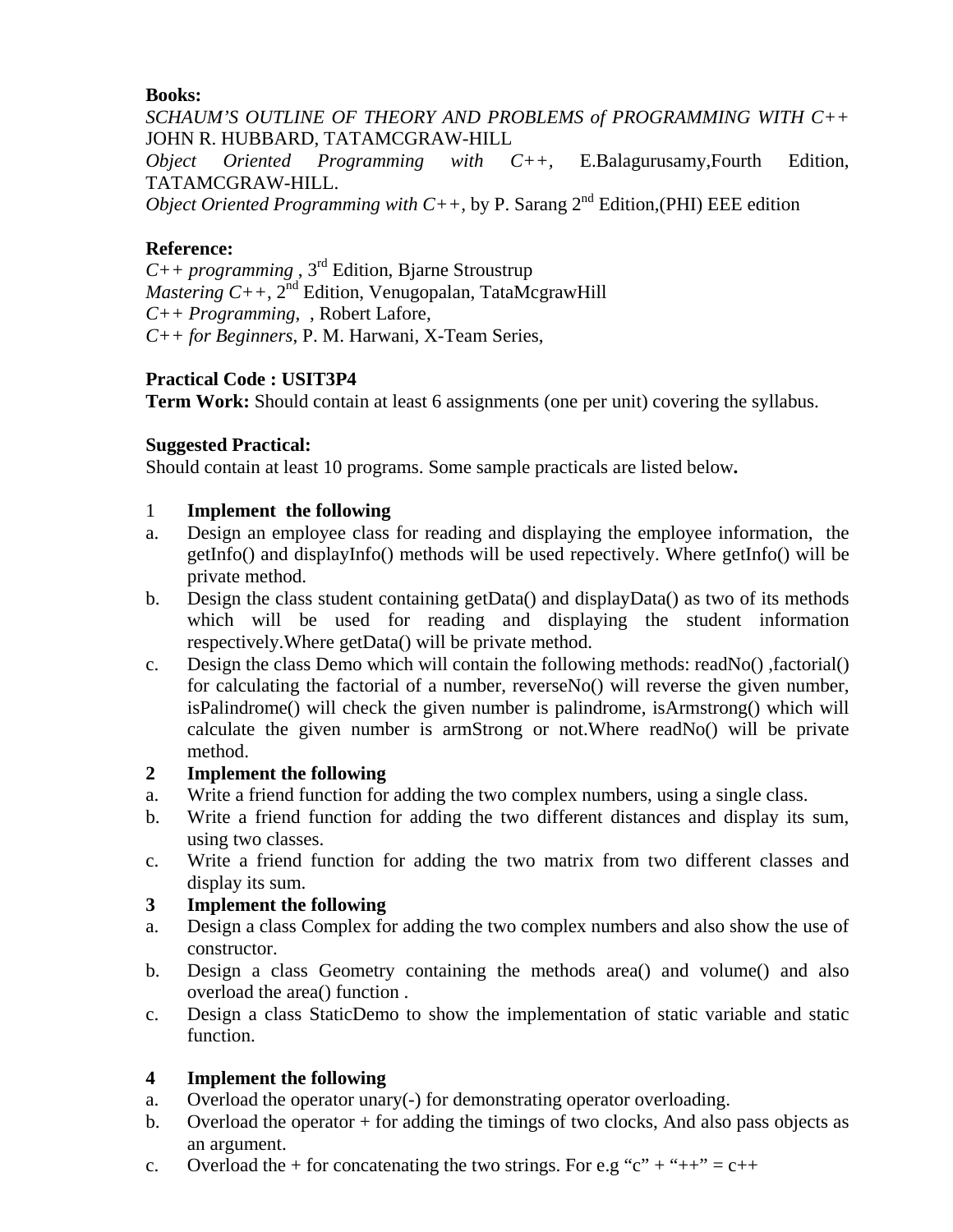## **5 Implement the following**

- a. Design a class for single level inheritance using public and private type derivation.
- b. Design a class for multiple inheritance.
- c. Implement the hierarchical inheritance.

## **6. Implement the following**

- a. Implement the concept of method overriding.
- b. Show the use of virtual function
- c. Show the implementation of abstract class.

## **7. Implement the following**

- a. String operations for string length , string concatenation
- b. String operations for string reverse, string comparison,
- c. Console formatting functions.
- **8. Implement the following:**
- a. Show the implementation of exception handling
- b. Show the implementation for exception handling for strings
- c. Show the implementation of exception handling for using the pointers.
- **9. Show the implementation**
- a. Design a class FileDemo open a file in read mode and display the total number of words and lines in the file.
- b. Design a class to handle multiple files and file operations
- c. Design a editor for appending and editing the files

# **10. Show the implementation for the following**

- a. Show the implementation of template class library for swap function.
- b. Design the template class library for sorting ascending to descending and vice-versa
- c. Design the template class library for concatenating two strings

|                  | <b>CLASS: B. Sc (Information technology)</b>                                                                                                         |                                                                   | Semester – III   |  |
|------------------|------------------------------------------------------------------------------------------------------------------------------------------------------|-------------------------------------------------------------------|------------------|--|
|                  | <b>Theory Code: USIT305</b>                                                                                                                          | <b>Subject : Modern Operating Systems</b>                         |                  |  |
| Periods per week |                                                                                                                                                      | Lectures - 5                                                      | <b>3 Credits</b> |  |
| Unit $-I$        |                                                                                                                                                      | <b>Introduction to Operating Systems:</b> OS and Computer System, |                  |  |
|                  | System performance, Classes of OS, Batch processing, time-sharing, Lectures<br>multiprocessing, real time, distributed and modern operating systems, |                                                                   |                  |  |

|          | Desktop Systems, Handheld Systems, Clustered Systems, Assemblers,           |   |
|----------|-----------------------------------------------------------------------------|---|
|          | Compilers and Interpreters, Linkers.                                        |   |
| Unit-II  | <b>Operating-System Structures: Operating-System Services, User</b>         | 8 |
|          | Operating-System Interface, System Calls, Types of System Calls, Lectures   |   |
|          | System Programs, Operating-System Design and Implementation,                |   |
|          | Operating-System Structure, Virtual Machines, Operating-System              |   |
|          | Generation, System Boot.                                                    |   |
| Unit-III | Processes and Process Synchronization: Process Concept, Process             | 8 |
|          | Scheduling, Scheduling Criteria, Scheduling Algorithms, Operations Lectures |   |
|          | on Processes, Interprocess Communication, Multithreading Models,            |   |
|          | Threading Issues, Thread Scheduling, Communication in Client-               |   |
|          | Server Systems, The Critical-Section Problem, Peterson's Solution,          |   |
|          | Semaphores.                                                                 |   |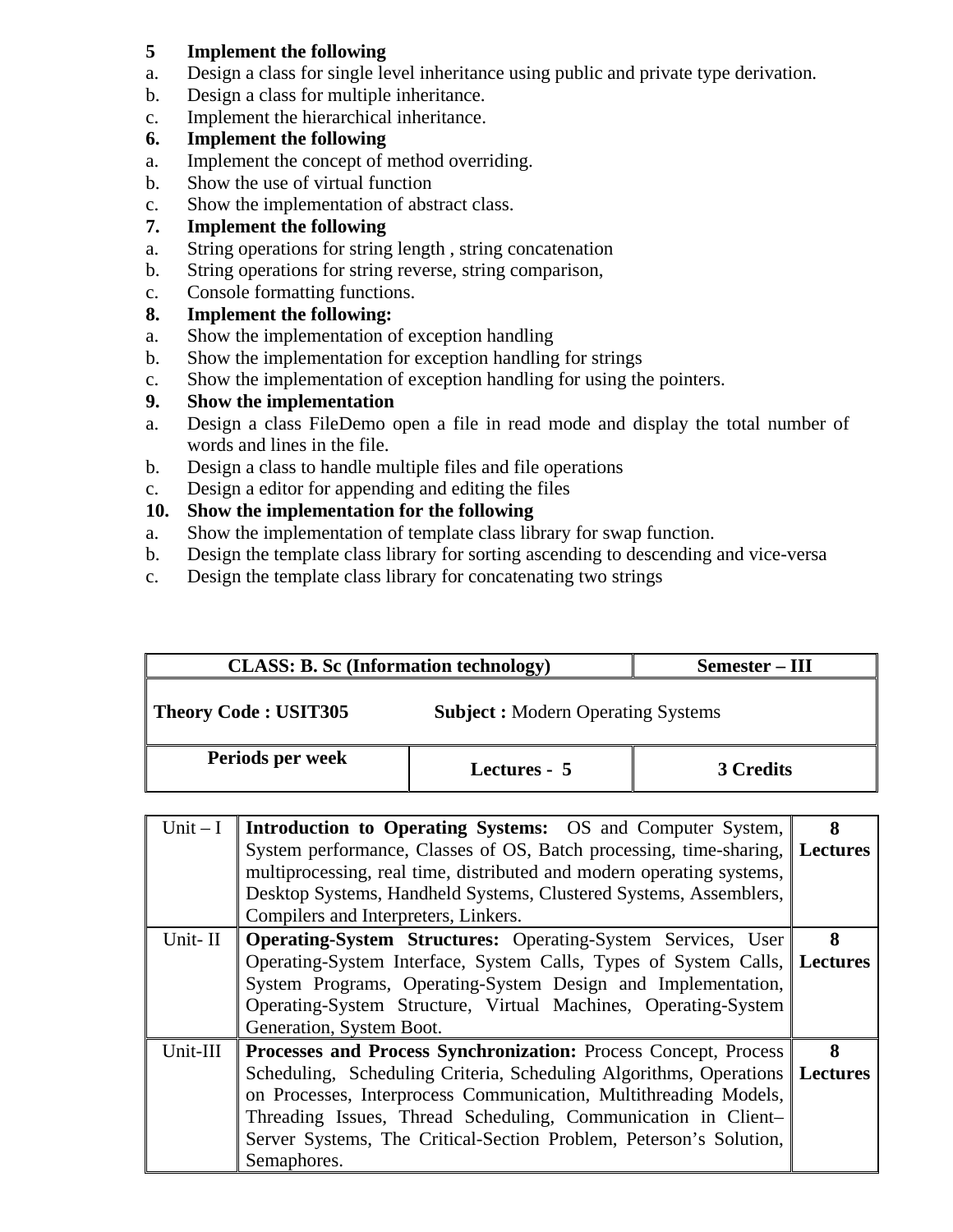| Unit-IV   | <b>Memory Management:</b> Memory management without swapping or<br>paging; Swapping, Virtual Memory, Page replacement algorithms, Lectures<br>Modeling paging algorithms, Design issues for paging systems,<br>segmentation | 8               |
|-----------|-----------------------------------------------------------------------------------------------------------------------------------------------------------------------------------------------------------------------------|-----------------|
| Unit $-V$ | File-System Interface and Implementation: File Concept, File-                                                                                                                                                               | 8               |
|           | System Mounting, Free-SpaceManagement, File Sharing, NFS. Mass- Lectures                                                                                                                                                    |                 |
|           | Storage Structure: Disk Structure, Disk Management, Swap-Space                                                                                                                                                              |                 |
|           | Management, RAID Structure, Stable-Storage Implementation.                                                                                                                                                                  |                 |
|           | Deadlocks, Deadlock detection and recovery, avoidance and                                                                                                                                                                   |                 |
|           | prevention                                                                                                                                                                                                                  |                 |
| Unit-VI   | I/O Systems: Application I/O Interface, Transforming I/O Requests                                                                                                                                                           | 8               |
|           | to Hardware Operations, STREAMS, Performance.                                                                                                                                                                               | <b>Lectures</b> |
|           | Protection and Security: Principles of Protection, Domain of                                                                                                                                                                |                 |
|           | Protection, Access Matrix, Access Control, Capability-Based                                                                                                                                                                 |                 |
|           | Systems, Language-Based Protection, The Security Problem, System                                                                                                                                                            |                 |
|           | and Network Threats, Implementing Security Defenses.                                                                                                                                                                        |                 |

*Modern Operating Systems*, Andrew Tanenbaum,

*Operating Systems*, 2nd Edition, K. A.Sumitra Devi and N.P Banashree, SPD

*Operating System Concepts*, 8th Edition, Abraham Silberschatz, Peter B.Galvin, Greg Gagne, Wiley publication

## **Reference:**

*Operating Systems- A concept based approach*, 2<sup>nd</sup> Edition, D.M. Dhamdhere, McGrawHill publications

*Operating Systems,* 3rd Edition , Godbole and Kahate, McGrawHill publications.

# **Practical Code : USIT3P5**

**Term Work:** Should contain at least 6 assignments (one per unit) covering the syllabus.

**Tutorial:** At least **t**hree tutorials based on above syllabus must be conducted.

#### **Case Studies (Suggested):**

- a) MS-DOS
- b) Windows NT
- c) Windows 2008 Server
- d) Windows 7
- e) Unix
- f) Linux
- g) OS/2
- h) MAC OS
- i) Symbian
- j) Chrome
- k) Android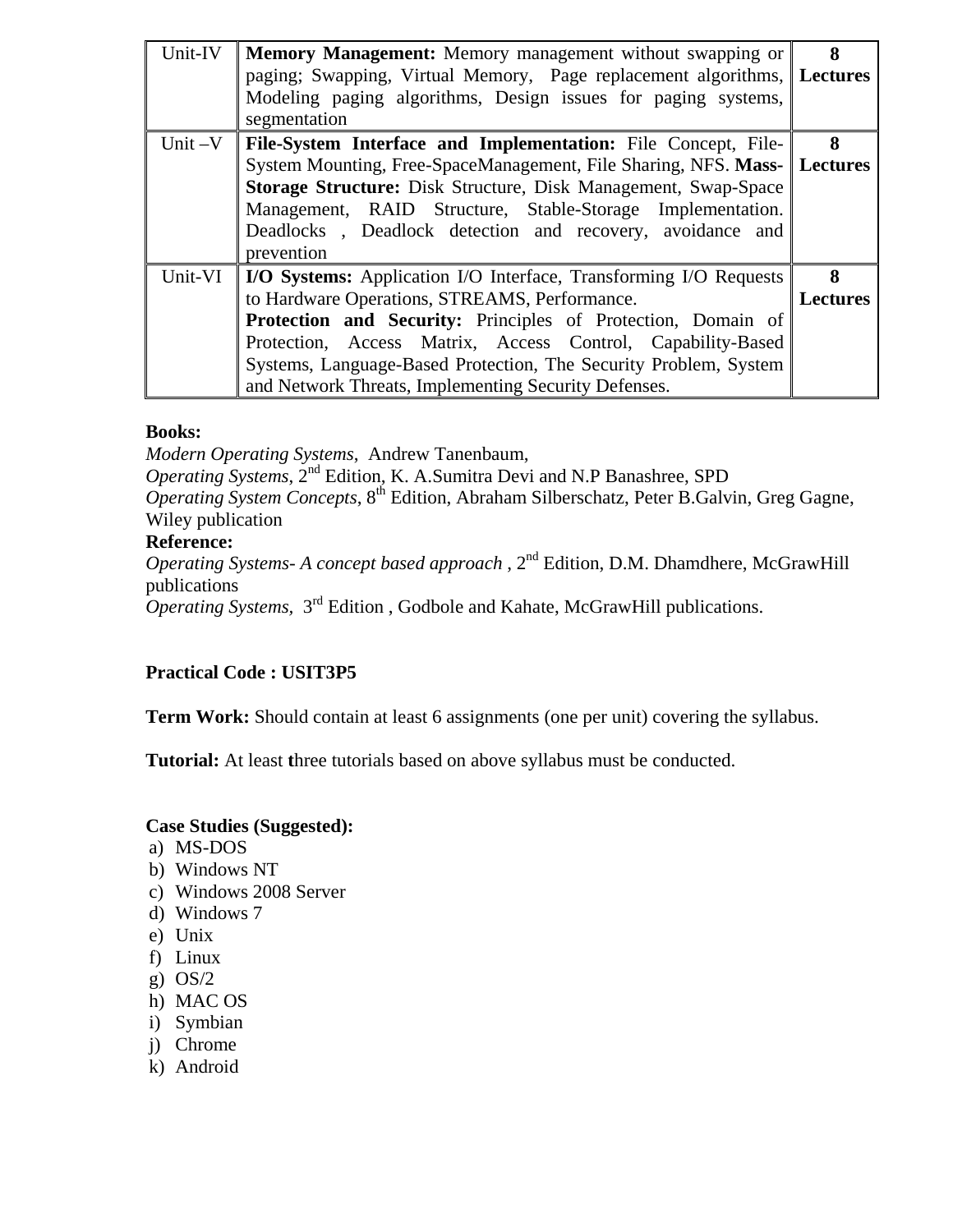| <b>Semester IV</b>              |                    |                                  |  |  |
|---------------------------------|--------------------|----------------------------------|--|--|
| <b>Courses</b>                  | <b>Theory Code</b> | <b>Practical Code</b>            |  |  |
| <b>Software Engineering</b>     | <b>USIT401</b>     | USIT <sub>4P1</sub>              |  |  |
| <b>Multimedia</b>               | <b>USIT402</b>     | USIT <sub>4</sub> P <sub>2</sub> |  |  |
| <b>Java and Data Structures</b> | <b>USIT403</b>     | USIT <sub>4</sub> P <sub>3</sub> |  |  |
| <b>Quantitative Techniques</b>  | <b>USIT404</b>     | USIT4P4                          |  |  |
| <b>Embedded Systems</b>         | <b>USIT405</b>     | USIT4P5                          |  |  |

|           | <b>CLASS: B. Sc (Information technology)</b>                 |                                                                                                                                                                                                                                                                                                                                                                                                                                                                                                                                                                           | Semester - IV     |                      |
|-----------|--------------------------------------------------------------|---------------------------------------------------------------------------------------------------------------------------------------------------------------------------------------------------------------------------------------------------------------------------------------------------------------------------------------------------------------------------------------------------------------------------------------------------------------------------------------------------------------------------------------------------------------------------|-------------------|----------------------|
|           | <b>Theory Code: USIT401</b>                                  | <b>Subject: Software Engineering</b>                                                                                                                                                                                                                                                                                                                                                                                                                                                                                                                                      |                   |                      |
|           | Periods per week                                             | Lectures - 5                                                                                                                                                                                                                                                                                                                                                                                                                                                                                                                                                              | 3 Credits         |                      |
| Unit $-I$ | systems                                                      | An Introduction : To Software, Software Engineering, Software<br>Process, Software Engineering Methods; CASE Tools, Attributes of Lectures<br>good software. Socio-technical system : Essential characteristics of<br>socio technical systems, Emergent System Properties, Systems<br>Engineering, Components of system such as organization, people and<br>computers, Dealing Legacy Systems. Critical system: Types of<br>critical system, A simple safety critical system, Dependability of a<br>system, Availability and Reliability, Safety and Security of Software |                   | 8                    |
| Unit-II   | Requirements,                                                | Software processes: Fundamental activities of software process,<br>Different software process models, Process Iteration and Activities, Lectures<br>The Rational Unified Process, CASE in detail. Project Management<br>: Software Project Management, Management activities, Project<br>Planning, Project Scheduling, Risk Management.<br>Requirements: Functional and Non-functional requirements, User<br>System Requirements, Interface Specification,<br>Documentation of the software requirements                                                                  | <b>Software</b>   | 8                    |
| Unit-III  | <b>Structured Methods.</b><br><b>Reference Architectures</b> | <b>Requirements Engineering Processes</b> : Feasibility<br>Requirements elicitation and anlaysis, Requirements Validations, Lectures<br>Requirements Management. System Models : Models and its types,<br>Context Models, Behavioural Models, Data Models, Object Models,<br>Architectural Design : Architectural Design Decisions, System<br>Organisation, Modular Decomposition Styles, Control                                                                                                                                                                         | study,<br>Styles, | 8                    |
| Unit-IV   | <b>Systems</b>                                               | <b>Application Architectures</b> : Data Processing Systems, Transaction<br>Processing Systems, Event Processing Systems, Language Processing<br><b>Object Oriented Design :</b> Objects and Object Classes, An object<br>Oriented Design Process, Design Evolution<br>User Interface Design : Need of UI design, Design issues, The UI<br>design Process, User analysis, User Interface Prototyping, Interface<br>Evaluation; Rapid Software Development : Agile Methods, Extreme                                                                                         |                   | 8<br><b>Lectures</b> |

Programming, Rapid Application Development, Software Prototyping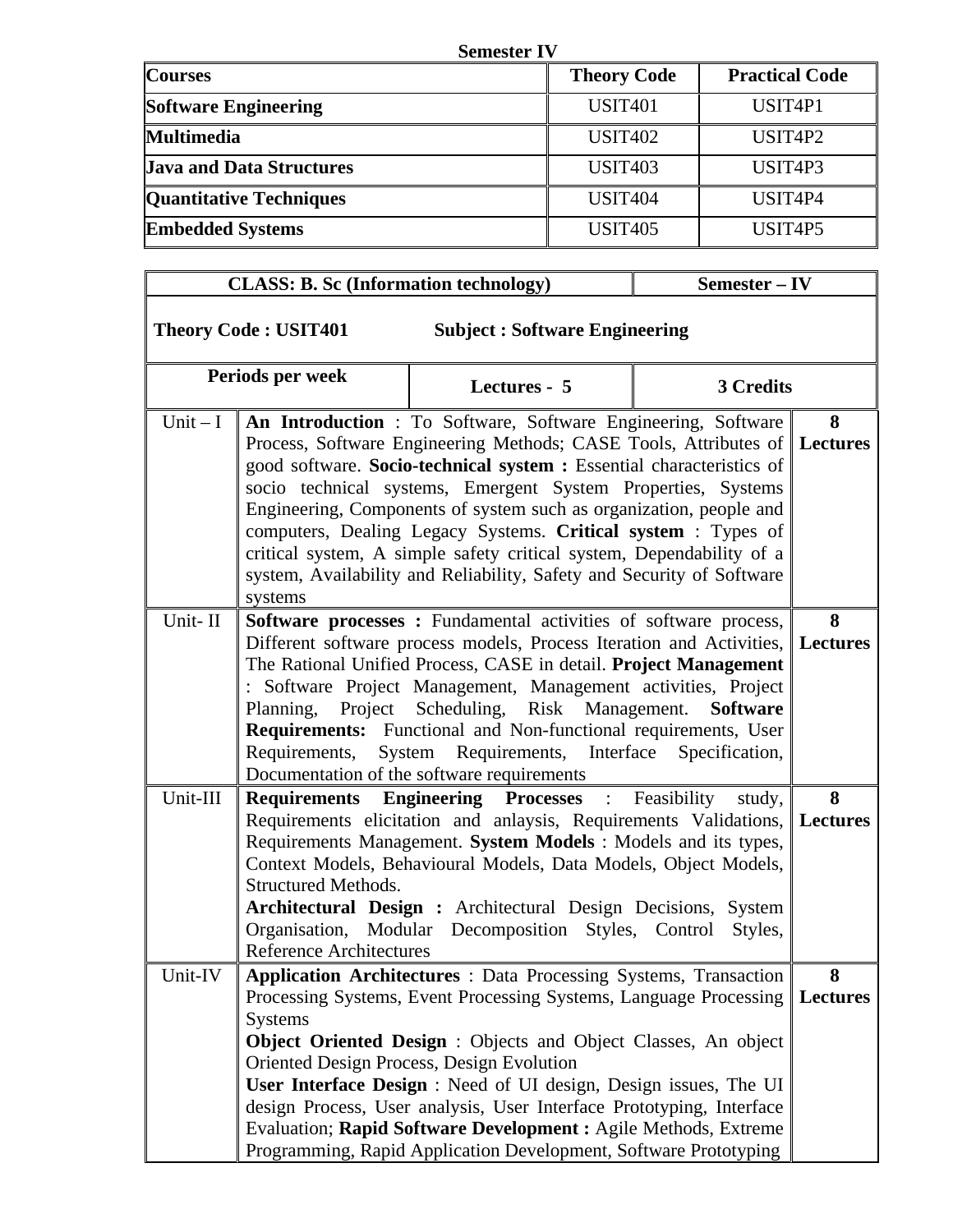| Unit $-V$ | Component based Software Engineering : Components and                         | 8 |
|-----------|-------------------------------------------------------------------------------|---|
|           | Component models, The CBSE Process, Component Composition. Lectures           |   |
|           | Verification and Validation: Planning Verification and Validation,            |   |
|           | Software Inspections, Automated Static Analysis, Verification and             |   |
|           | Formal Methods. Software Testing: System Testing, Component                   |   |
|           | Testing, Test Case Design, Test Automation. Software Cost                     |   |
|           | <b>Estimation :</b> Software Productivity, Estimation Techniques,             |   |
|           | Algorithmic Cost Modelling, Project Duration and Staffing                     |   |
| Unit-VI   | <b>Quality Management :</b> Process and Product Quality, Quality              | 8 |
|           | assurance and Standards, Quality Planning, Quality Control, Software Lectures |   |
|           | <b>Measurement and Metrics</b>                                                |   |
|           | <b>Process Improvement :</b> Process and product quality, Process             |   |
|           | Classification, Process Measurement, Process Analysis and Modeling,           |   |
|           | Process Change, The CMMI Process Improvement Framework.                       |   |
|           | <b>Security Engineering :</b> Security Concepts, Security Risk                |   |
|           | Management, Design for Security, System Survivability. Service                |   |
|           | <b>Oriented Software Engineering:</b> Services as reusable components,        |   |
|           | Service Engineering, Software Development with Services                       |   |

*Software Engineering*, "Ian Somerville", 8<sup>th</sup> edition, Pearson Education.

*Software Engineering*, Pankaj Jalote, Narosa Publication

#### **Reference:**

*Software Design*, "D.Budgen", 2nd edition, Pearson education. *Software engineering, A practitioner's approach*, Roger Pressman, TATAMCGRAW-HILL. *Software Engineering* by KL James, PHI(2009) EEE edition *Software Engineering principles and practice* by WS Jawadekar TATAMCGRAW-HILL

# **Practical Code : USIT4P1**

**Term Work:** Should contain at least 6 assignments (one per unit) covering the syllabus. **Tutorial:** At least **t**hree tutorials based on above syllabus must be conducted.

#### **Case Studies (Suggested)**

- 1. Project Initiation and scheduling.
- 2. Analyzing a system and specifying the requirements
	- a. Structured Approach
	- b. Object oriented Approach
- 3. Project Cost Estimation
- 4. Designing the database design
- 5. Designing the User interface design
- 6. Use of testing methodologies
- 7. Cost Estimation Techniques
- 8. Cost benefit Analysis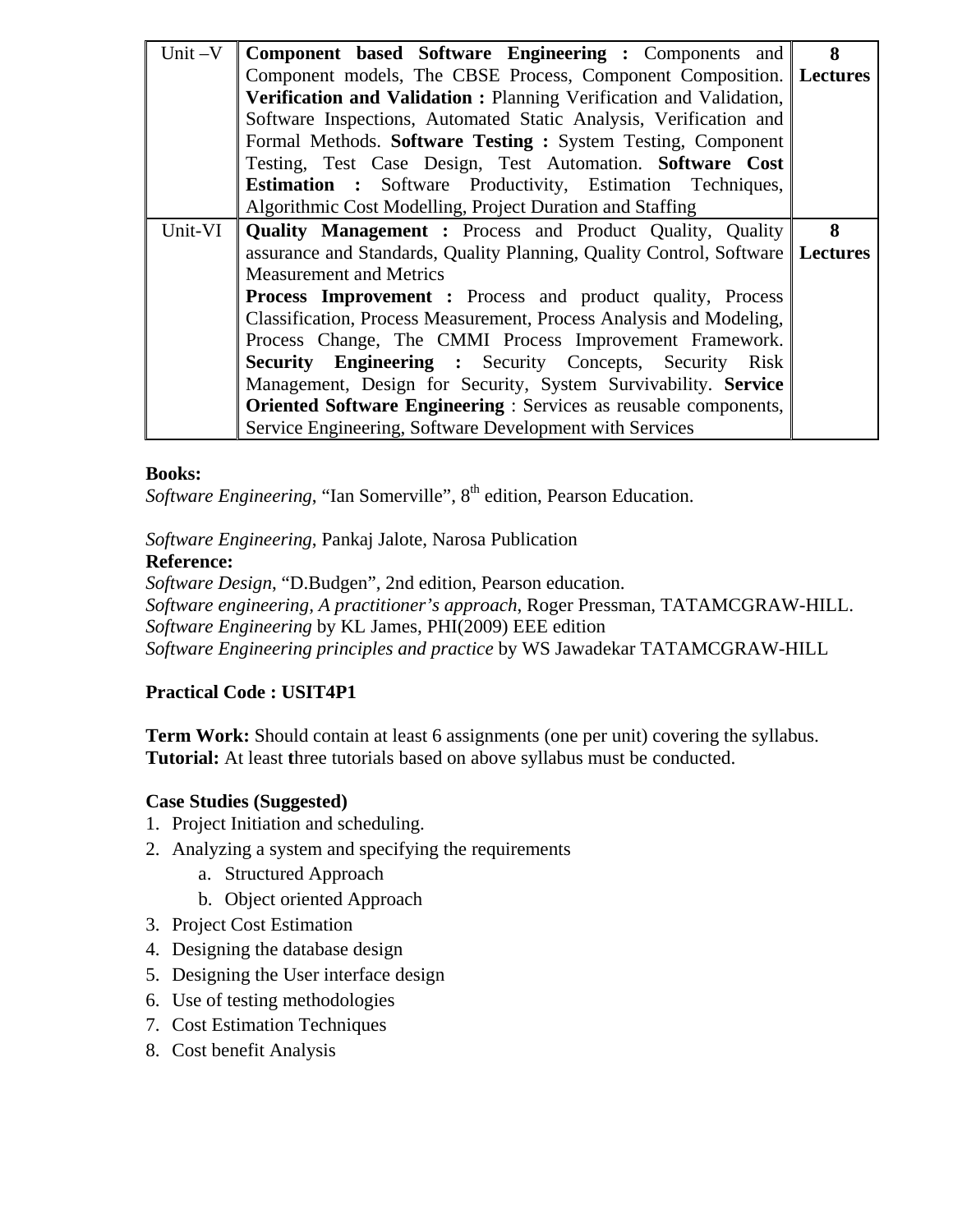| <b>CLASS: B. Sc (Information technology)</b> |                      | Semester – IV    |
|----------------------------------------------|----------------------|------------------|
| <b>Theory Code: USIT402</b>                  | Subject : Multimedia |                  |
| Periods per week                             | Lectures - 5         | <b>3 Credits</b> |

| $Unit - I$ | <b>Introduction:</b> What is multimedia? Defining the scope of                 | 8 |
|------------|--------------------------------------------------------------------------------|---|
|            | multimedia. Applications of multimedia, hardware and software Lectures         |   |
|            | requirements, multimedia database.                                             |   |
| Unit-II    | Digital representation: Introduction, Analog representation, waves,            | 8 |
|            | digital representation, need for digital representation, A to $D$ Lectures     |   |
|            | conversion, D to A conversion, relation between sampling rate and bit          |   |
|            | depth, Quantization error, Fourier representation, pulse modulation.           |   |
|            | Importance and drawback of digital representation.                             |   |
| Unit-III   | Text and Image: Introduction, Types of text, Font, insertion,                  | 8 |
|            | compression, File formats. Types of images, colour models, Basic   Lectures    |   |
|            | steps for image processing, principle and working of scanner and               |   |
|            | digital camera, Gamma and gamma correction.                                    |   |
| Unit-IV    | Audio and Video technology: Fundamental characteristics of sound,              | 8 |
|            | psycho-acoustics, Raster scanning principles, sensors for TV cameras, Lectures |   |
|            | color fundamentals, additive and subtractive color mixing, Liquid              |   |
|            | crystal display (LCD), Plasma Display Panel (PDP), file formats                |   |
| Unit-V     | <b>Compression and coding:</b> What is compression? Need for                   | 8 |
|            | compression, Types of compression- basic compression techniques- Lectures      |   |
|            | run length, Huffman's coding, JPEG, zip coding. Overview of Image              |   |
|            | and Video compression techniques.                                              |   |
| Unit-VI    | Multimedia presentation and authoring: Overview, multimedia                    | 8 |
|            | authoring metaphor, multimedia production, presentation and Lectures           |   |
|            | automatic authoring, Design paradigms and user interface, overview             |   |
|            | of tools like adobe premier, director, flash and dreamweaver. Barriers         |   |
|            | to wide spread use.                                                            |   |

*Principles of Multimedia* by Ranjan Parekh. TATAMCGRAW-HILL

#### **Reference:**

*Multimedia Systems Design* by Prabhat K. Andleigh and Kiran Thakrar-PHI publication *Multimedia systems* by John F. Koegal Buford-Pearson Education. *Fundamentals of multimedia* by Ze-Nian Li and MS Drew. PHI EEE edition.

#### **Practical Code : USIT4P2**

**Term Work:** Should contain at least 6 assignments (one per unit) covering the syllabus.

**Tutorial:** At least **t**hree tutorials based on above syllabus must be conducted.

**Mini Project:** Develop a multimedia application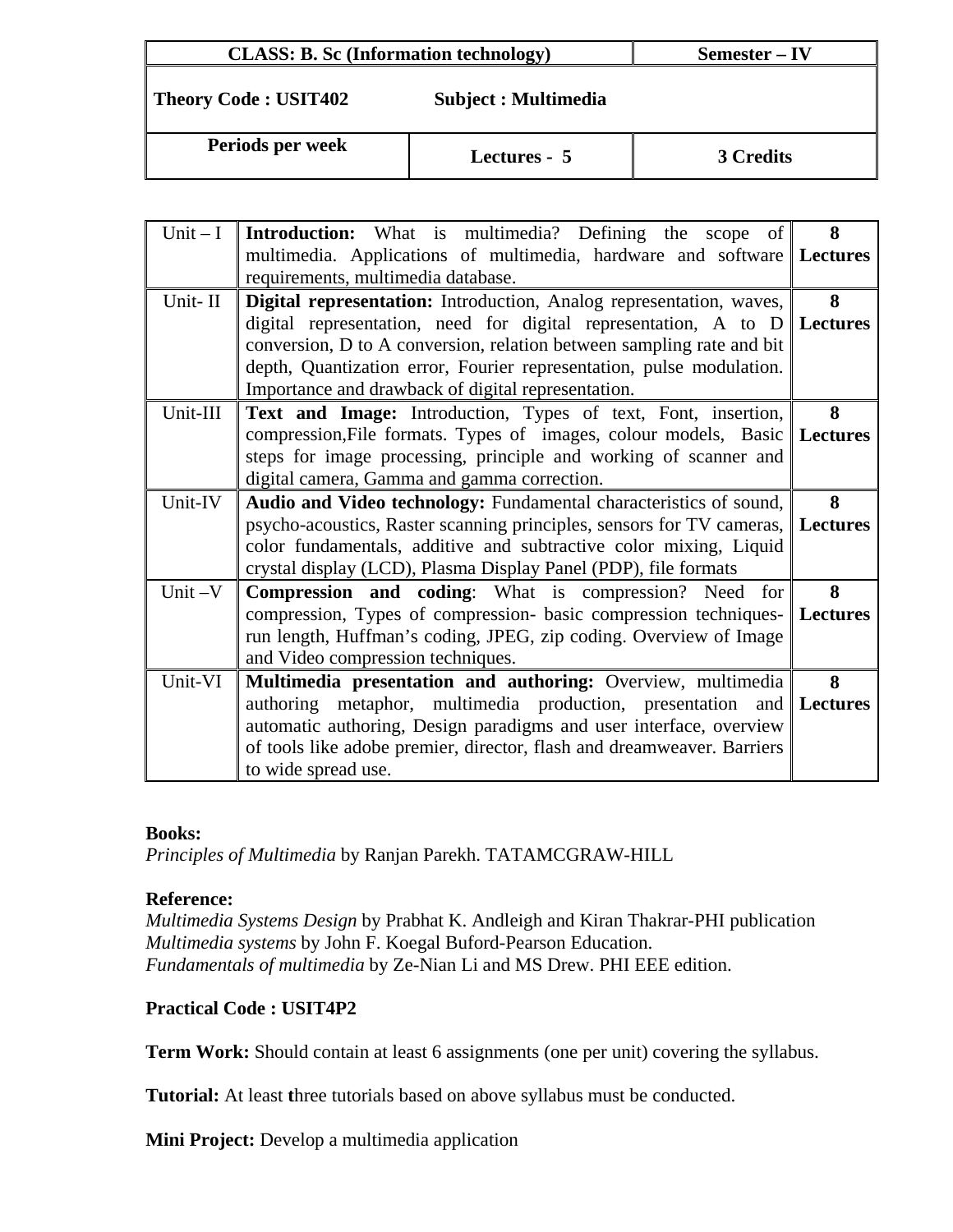## **CLASS: B. Sc (Information technology)** Semester – IV

# **Theory Code : USIT403 Subject : Java and Data Structures**

**Periods per week** Lectures - 5 3 Credits

| Unit $-I$ | Core Java: Features of Java, JVM, Data Types, Variables, and                                                                             | 8               |
|-----------|------------------------------------------------------------------------------------------------------------------------------------------|-----------------|
|           | Arrays, Operators, Control Statements, type-casting, Classes, Objects                                                                    | <b>Lectures</b> |
|           | and Methods, Constructor, method overriding, finalize methods.                                                                           |                 |
| Unit-II   | <b>Derived concepts:</b> Inheritance, Packages and Interfaces, Exception                                                                 | 8               |
|           | Handling, String handling, Multithreaded Programming                                                                                     | <b>Lectures</b> |
| Unit-III  | The Java I/O Classes and Interfaces: File, Directories, Using                                                                            | 8               |
|           | Filename Filter, The list Files () Alternative, Creating Directories, The                                                                | <b>Lectures</b> |
|           | Stream Classes, The Byte Streams, InputStream, OutputStream,                                                                             |                 |
|           | FileInputStream,<br>FileOutputStream,<br>ByteArrayInputStream,                                                                           |                 |
|           | ByteArrayOutputStream, Filtered Byte Streams, Buffered Byte                                                                              |                 |
|           | Streams, SequenceInputStream, PrintStream, RandomAccessFile, The                                                                         |                 |
|           | Character Streams, Reader, Writer, FileReader, FileWriter,                                                                               |                 |
|           | CharArrayReader,<br>CharArrayWriter,<br>BufferedReader,                                                                                  |                 |
|           | BufferedWriter, PushbackReader, PrintWriter                                                                                              |                 |
| Unit-IV   | <b>Data Structures:</b> Complexity and analysis of algorithms – algorithm,                                                               | 8               |
|           | time and space complexity, asymptotic notations, Types of data                                                                           | Lectures        |
|           | structures, Arrays - Properties of Arrays, Duplicating an Array,                                                                         |                 |
|           | sequential search algorithm, binary search algorithm, Stacks- Stack                                                                      |                 |
|           | Operations, indexed Implementation, Linked Implementation, ,                                                                             |                 |
|           | Applications - recursion, Queue - Queue Operations, indexed                                                                              |                 |
|           | Implementation, Applications, Circular Queue – insertion, deletion                                                                       |                 |
| Unit $-V$ | Linked Lists - representation of linked list, traversing, searching,                                                                     | 8               |
|           | insertion, deletion and doubly linked list.                                                                                              | <b>Lectures</b> |
|           | Hash table methods - hashing functions, collision-resolution                                                                             |                 |
|           | techniques                                                                                                                               |                 |
|           | Trees- Binary Trees, traversing binary tree, traversing algorithm                                                                        |                 |
|           | using stacks, header nodes, threads, binary search trees (insertion and                                                                  |                 |
| Unit-VI   | deletion), AVL trees, B trees                                                                                                            |                 |
|           | <b>Heaps</b> – insertion and deletion                                                                                                    | 8               |
|           | <b>Sorting</b> – selection, bubble, merge, tree, radix, insertion<br>Graphs – graph theory, sequential representation, adjacency matrix, | <b>Lectures</b> |
|           | path matrix, Warshall's algorithm, linked representations, operations,                                                                   |                 |
|           | traversing.                                                                                                                              |                 |
|           |                                                                                                                                          |                 |

#### **Books:**

*Core Java for Beginners*, Sharanam Shah and V Shah, The X Team SPD *Java 2 Complete Reference*, 5<sup>th</sup> Edition, Osborne, Tata-McGrawhill *Data Structures*,S Lipschutz, Tata-McGrawhill

#### **Reference:**

*An introduction to data structures with applications*, second edition, Jean-Paul Tremblay, P Sorenson, Tata-McGrawhill

*Data Structures with Java*, 2nd edition, J Hubbard, Tata-McGrawhill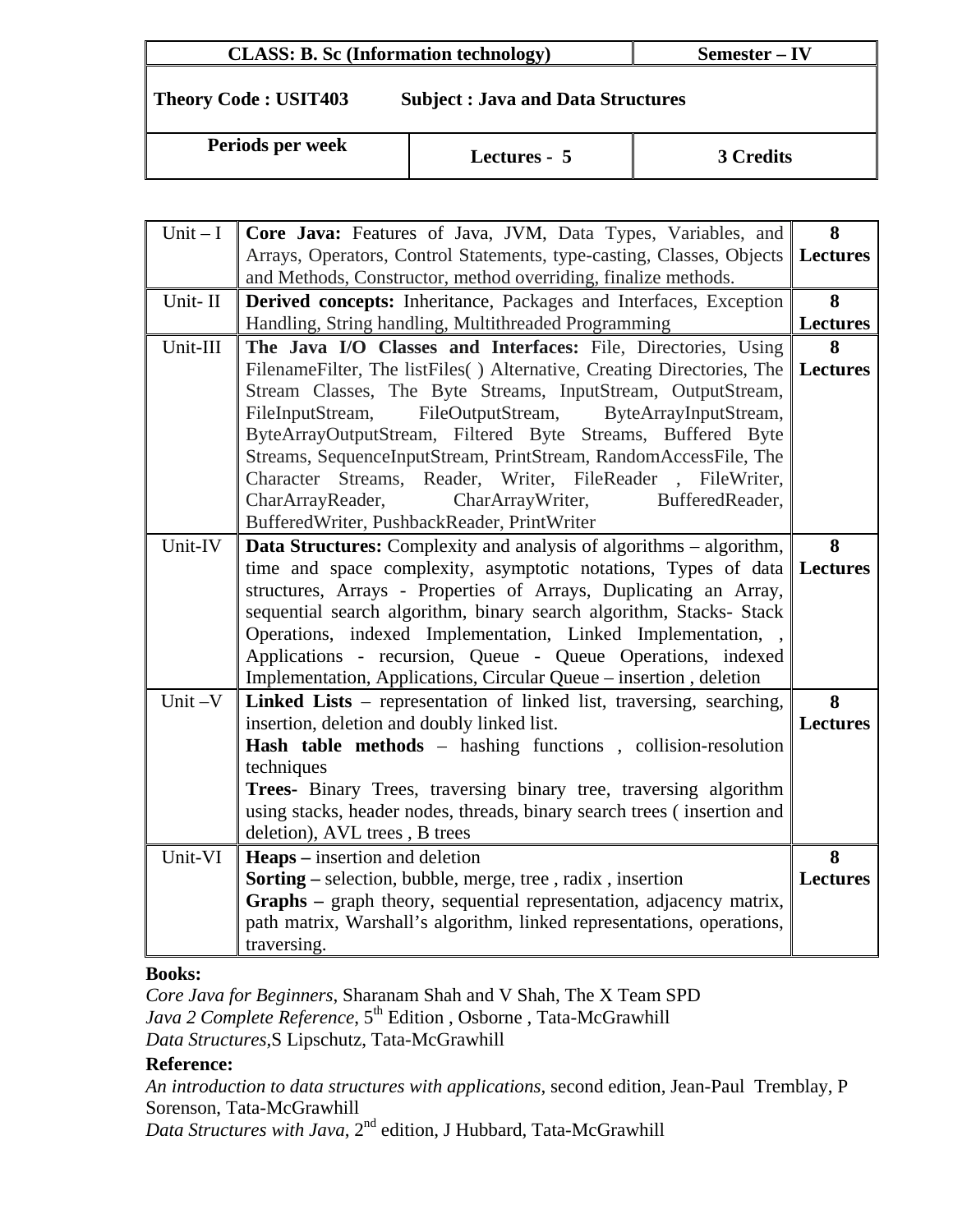## **Practical Code : USIT4P3**

**Term Work:** Should contain at least 6 assignments (one per unit) covering the syllabus.

#### **Practical List:**

- 1 **Implement the following**
- a. Design a java program for type casting different types of variables.
- b. Design a Calculator class in java, and implement all the methods required by calculator operations.
- c. Design a java class for method overloading and method overriding.
- **2 Implement the following**
- a. Design a java program for different types of inheritance.
- b. Design a java class for the use of interface.
- c. Design a java class performing string operations.

## **3 Implement the following**

- a. Design a class in java to add two complex numbers using constructors.
- b. Design a java class for performing all the matrix operations i.e addition, multiplication, transpose etc.
- c. Design a java class for implementing the packages.

# **4 Implement the following**

- a. Design a java class for implementing the concept of threading and multithreading.
- b. Design a java class for performing all the file-operations.
- c. Design a java class for operating the random access files using

## **5 Implement the following**

- a. Design a class for sorting the names or numbers in ascending and descending order.
- b. Design a java class for implementing the operations of stack.

#### **6. Implement the following**

- a. Design a class in java for implementing the operations of queue.( insert, delete, display, exit)
- b. Design a class in java for implementing the operations of circular queue.

#### **7. Implement the following**

- a. Design a class to implement the operations of singly link-list. ( insertion , deletion, sorting, display)
- b. Design a class to implement the operations of doubly-linked list.

# **8. Implement the following**

- a. Implement the concept of hashing technique and also show its collision avoidance.
- b. Design a class to create a tree and also implement the binary search tree.

#### **9. Show the implementation**

- a. Design a class in java for creating the heap and also show heap sort for it.
- b. Design a class in java for implementing selection and insertion sort.

# **10. Show the implementation for the following**

- a. Design a class in java for bubble and merge sort.
- b. Design a class in java for implementing the graph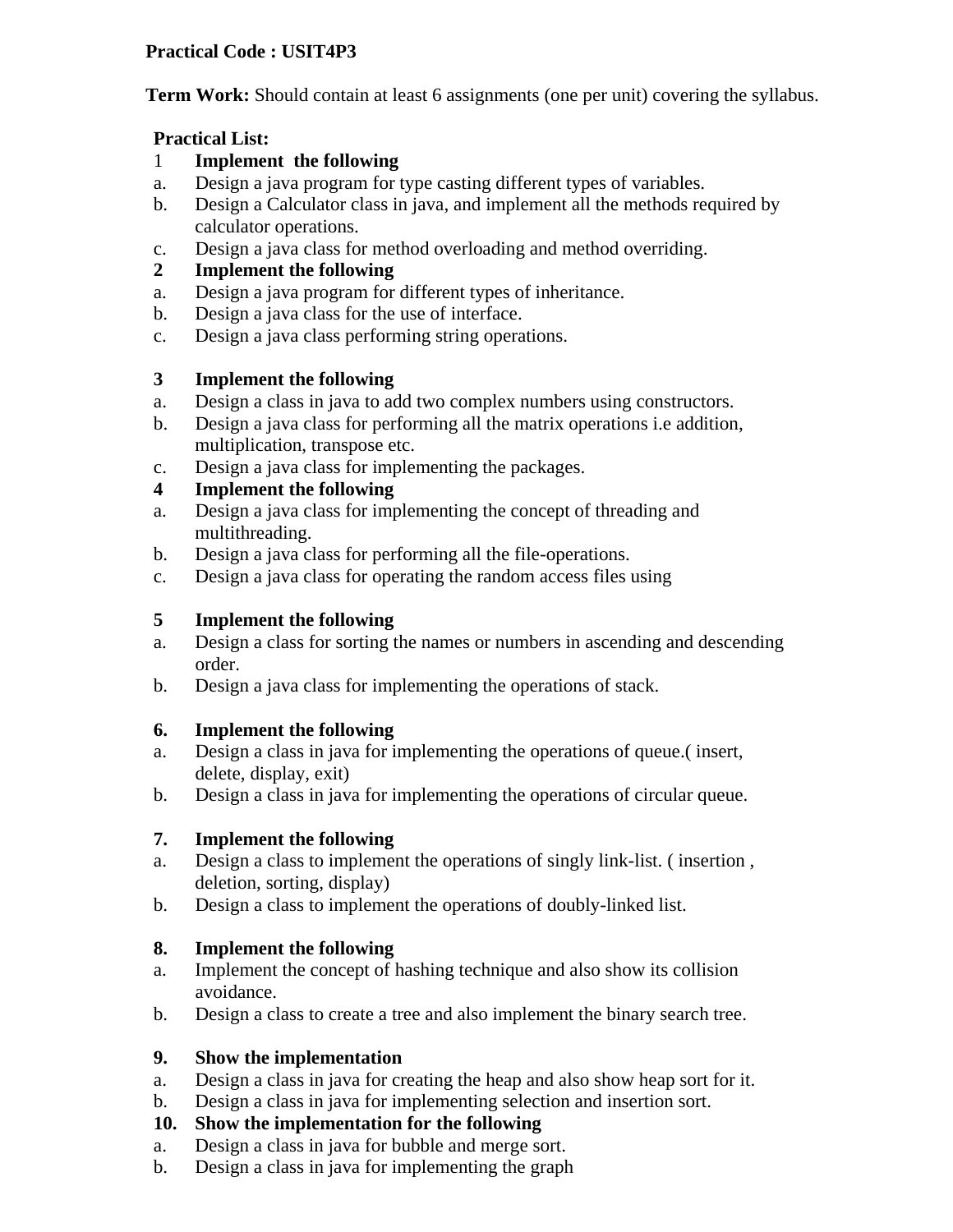| <b>CLASS: B. Sc (Information technology)</b><br>Semester – IV |
|---------------------------------------------------------------|
|---------------------------------------------------------------|

**Theory Code : USIT404 Subject : Quantitative Techniques** 

| Periods per week | Lectures - 5 | 3 Credits |
|------------------|--------------|-----------|

| $Unit - I$ | Errors, Solutions of Algebraic and Transcendental Equations                                                                                     | 8               |
|------------|-------------------------------------------------------------------------------------------------------------------------------------------------|-----------------|
|            | using - Bisection Method, the Method of False Position, Newton-                                                                                 | <b>Lectures</b> |
|            | Raphson Method. Interpolation: Interpolation: - Forward Difference,                                                                             |                 |
|            | Backward Difference, Newton's Forward Difference Interpolation,                                                                                 |                 |
|            | Newton's Backward Difference<br>Interpolation,<br>Lagrange's<br>Interpolation.                                                                  |                 |
| Unit-II    | Solution of simultaneous algebraic equations (linear) using                                                                                     | 8               |
|            | iterative methods: Gauss-Jordan Method, Gauss-Seidel Method.                                                                                    | <b>Lectures</b> |
|            | Numerical Integration: Trapezoidal Rule, Simpson's 1/3 rd and 3/8                                                                               |                 |
|            | th rules. Numerical solution of $1st$ and $2nd$ order differential                                                                              |                 |
|            | equations: - Taylor series, Euler's Method, Modified Euler's Method,                                                                            |                 |
|            | Runge-Kutta Method for 1 <sup>st</sup> and 2 <sup>nd</sup> Order Differential Equations.                                                        |                 |
| Unit-III   | Data types of Data, Mean, Variance, measures of skewness and                                                                                    | 8               |
|            | kurtosis based on moments, Bivariate data Covariance, Correlation,                                                                              | Lectures        |
|            | Karl Pearson's coefficient properties of correlation coefficient and                                                                            |                 |
|            | derivation of the formula for Spearman's Rank, correlation                                                                                      |                 |
|            | coefficient, Regression coefficients and derivation of equation for                                                                             |                 |
|            | lines of regression. Fitting of curves: Least square method, Fitting<br>the straight line and parabolic curve,                                  |                 |
| Unit-IV    | Random variables: Discrete and Continuous random variables,                                                                                     | 8               |
|            | Probability density function, Probability distribution of random Lectures                                                                       |                 |
|            | variables, Expected value, Variance.                                                                                                            |                 |
|            | <b>Moments Relation between Raw moments and Central</b><br>moments.                                                                             |                 |
|            | <b>Distributions:</b> Discrete distributions: Uniform, Binomial, Poisson,                                                                       |                 |
|            | Continuous<br>distributions:<br>uniform distributions,<br>exponential,                                                                          |                 |
|            | (derivation of mean and variance only and state other properties and                                                                            |                 |
|            | discuss their applications) Normal distribution state all the properties                                                                        |                 |
|            | and its applications.                                                                                                                           |                 |
| Unit $-V$  | Central Limit theorem (statement only) and problems based on this                                                                               | 8               |
|            | theorem, Sampling distributions of i)sample mean ii) difference in the<br>sample means iii) sample proportion, ans iv) difference in the sample | <b>Lectures</b> |
|            | proportions.                                                                                                                                    |                 |
|            | Test of Hypothesis, Level of Significance, Critical Region, One                                                                                 |                 |
|            | Tailed and Two Tailed Test, Test of Significance for large Samples,                                                                             |                 |
|            | Student's 't' Distribution and its applications, Interval Estimation of                                                                         |                 |
|            | <b>Population Parameters.</b>                                                                                                                   |                 |
| Unit-VI    | Chi-Square Distribution and its applications, Test of the Goodness                                                                              | 8               |
|            | of Fit and Independence of Attributes, Contingency Table, Yates                                                                                 | <b>Lectures</b> |
|            | Correction                                                                                                                                      |                 |
|            | Linear Programming: Linear optimization problem, Formulation                                                                                    |                 |
|            | and Graphical solution, Basic solution and Feasible solution, Primal<br>Simplex Method.                                                         |                 |
|            |                                                                                                                                                 |                 |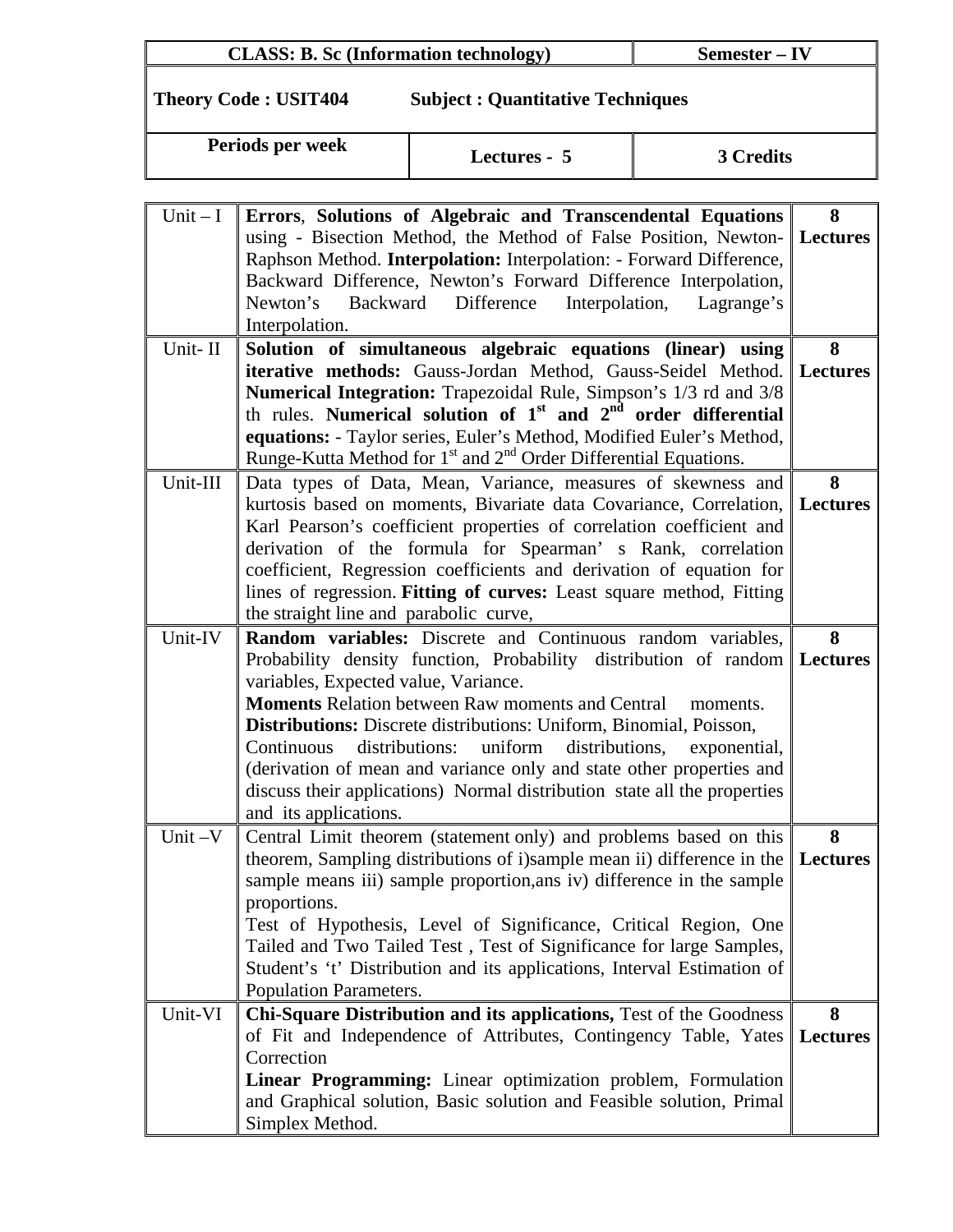*Introductory Methods of Numerical Methods*, Vol-2, S.S.Shastri, PHI *Fundamentals of Mathematical Statistics,* S.C.Gupta, V.K.Kapoor

## **Reference:**

*Elements of Applied Mathematics*, Volume 1 and 2, P.N.Wartikar and J.N.Wartikar, A. V. Griha, Pune

*Engineering Mathematics,* Vol-2, S.S.Shastri, PHI

*Applied Numerical Methods for Engineers using SCILAB and C*, Robert J.Schilling and Sandra L.Harris, " , Thomson Brooks/Cole

# **Practical Code : USIT4P4**

**Term Work:** Should contain at least 6 assignments (one per unit) covering the syllabus.

## **Practical List to be performed in Scilab:**

## **1. Practical 1: Solution of algebraic and transcendental equations:**

- a. Program to solve algebraic and transcendental equation by bisection method.
- b. Program to solve algebraic and transcendental equation by false position method.
- c. Program to solve algebraic and transcendental equation by Newton Raphson method.

## **2. Practical 2: Interpolation**

- a. Program for Newton's forward interpolation.
- b. Program for Newton's backward interpolation.
- c. Program for Lagrange's interpolation.
- **3. Practical 3: Solving linear system of equations by iterative methods:** 
	- a. Program for solving linear system of equations using Gauss Jordan methods.
	- b. Program for solving linear system of equations using Gauss Seidel methods.

# **4. Practical 4: Numerical Integration**

- a. Program for numerical integration using Trapezoidal rule.
- b. Program for numerical integration using Simpson's  $1/3^{rd}$  rule.
- c. Program for numerical integration using Simpson's  $3/8<sup>th</sup>$  rule.

# **5. Practical 5: Solution of differential equations:**

- a. Program to solve differential equation using Euler's method
- b. Program to solve differential equation using modified Euler's method.
- c. Program to solve differential equation using Runge-kutta  $2<sup>nd</sup>$  order and  $4<sup>th</sup>$  order methods.

#### **6. Practical 6: Random number generation and distributions**

- a. Program for random number generation using various techniques.
- b. Program for fitting of Binomial Distribution.
- c. Program for fitting of Poisson Distribution.
- d. Program for fitting of Negative Binomial Distribution.

# **7. Practical 7: Moments, Correlation and Regression**

- a. Computation of raw and central moments, and measures of skewness and kurtosis.
- b. Computation of correlation coefficient and Fitting of lines of Regression ( Raw and Frequency data )
- c. Spearman's rank correlation coefficient.

## **8. Practical 8: Fitting of straight lines and second degree curves**

a. Curve fitting by Principle of least squares. ( Fitting of a straight line, Second degree curve)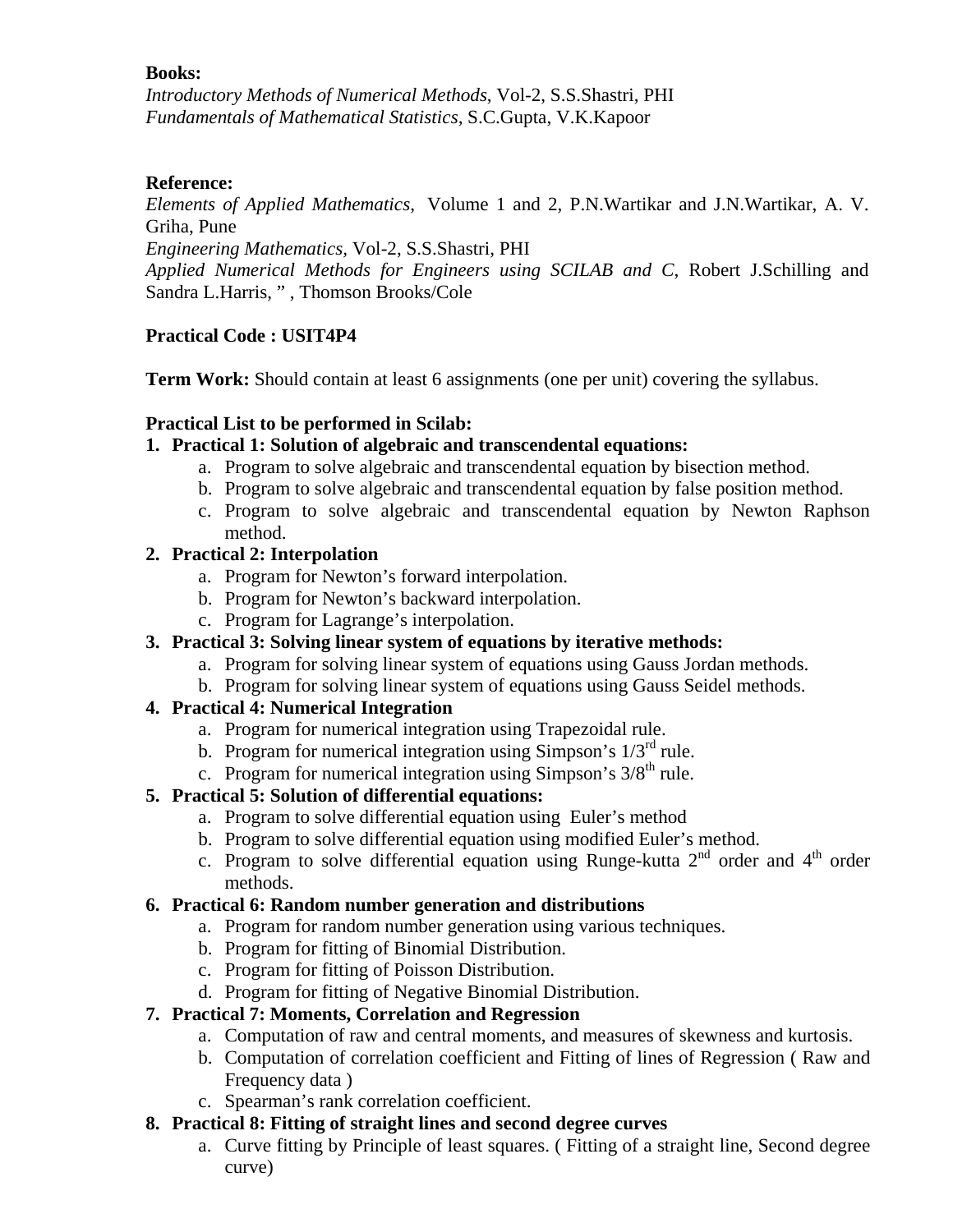## **9. Practical 9: Sampling:**

- a. Model sampling from Binomial and Poisson Populations.
- b. Model sampling from Uniform, Normal and Exponential Populations.
- c. Large sample tests-( Single mean, difference between means, single proportion, difference between proportions, difference between standard deviations.)
- d. Tests based on students 't-test'( Single mean, difference between means and paired 't')

# **10.Practical 10: Chi-square test and LPP**

- a. Test based on Chi-square- Distribution ( Test for variance, goodness of Fit,)
- b. Chi-square test of independence of attributes.
- c. Solution of LPP by Simplex method.

| <b>CLASS: B. Sc (Information technology)</b> |                                  | Semester – IV |  |
|----------------------------------------------|----------------------------------|---------------|--|
| Theory Code: USIT405                         | <b>Subject: Embedded Systems</b> |               |  |
| Periods per week                             | Lectures - 5                     | 3 Credits     |  |

| $Unit - I$ | <b>Introduction:</b> Embedded Systems and general purpose computer            | 8 |
|------------|-------------------------------------------------------------------------------|---|
|            | systems, history, classifications, applications and purpose of Lectures       |   |
|            | embedded systems                                                              |   |
|            | Core of embedded systems: microprocessors and microcontrollers,               |   |
|            | RISC and CISC controllers, Big endian and Little endian processors,           |   |
|            | Application specific ICs, Programmable logic devices, COTS, sensors           |   |
|            | and actuators, communication interface, embedded firmware, other              |   |
|            | system components, PCB and passive components.                                |   |
| Unit-II    | Characteristics and quality attributes of embedded systems:                   | 8 |
|            | characteristics, operational and non-operational quality attributes, Lectures |   |
|            | application specific embedded system – washing machine, domain                |   |
|            | specific - automotive.                                                        |   |
| Unit-III   | Programming embedded systems: structure of embedded program,                  | 8 |
|            | infinite loop, compiling, linking and locating, downloading and Lectures      |   |
|            | debugging                                                                     |   |
| Unit-IV    | <b>Embedded Hardware:</b> Memory map, i/o map, interrupt map,                 | 8 |
|            | processor family, external peripherals, memory $-$ RAM, ROM, types Lectures   |   |
|            | of RAM and ROM, memory testing, CRC , Flash memory                            |   |
| Unit $-V$  | Peripherals: Control and Status Registers, Device Driver, Timer               | 8 |
|            | Driver- Watchdog Timers, Embedded Operating System, Real-Time   Lectures      |   |
|            | <b>Characteristics, Selection Process</b>                                     |   |
| Unit-VI    | Design<br><b>and</b> Development: embedded system<br>development              | 8 |
|            | environment – IDE, types of file generated on cross compilation, Lectures     |   |
|            | disassembler/ decompiler, simulator, emulator and debugging,                  |   |
|            | embedded product development life-cycle, trends in embedded                   |   |
|            | industry.                                                                     |   |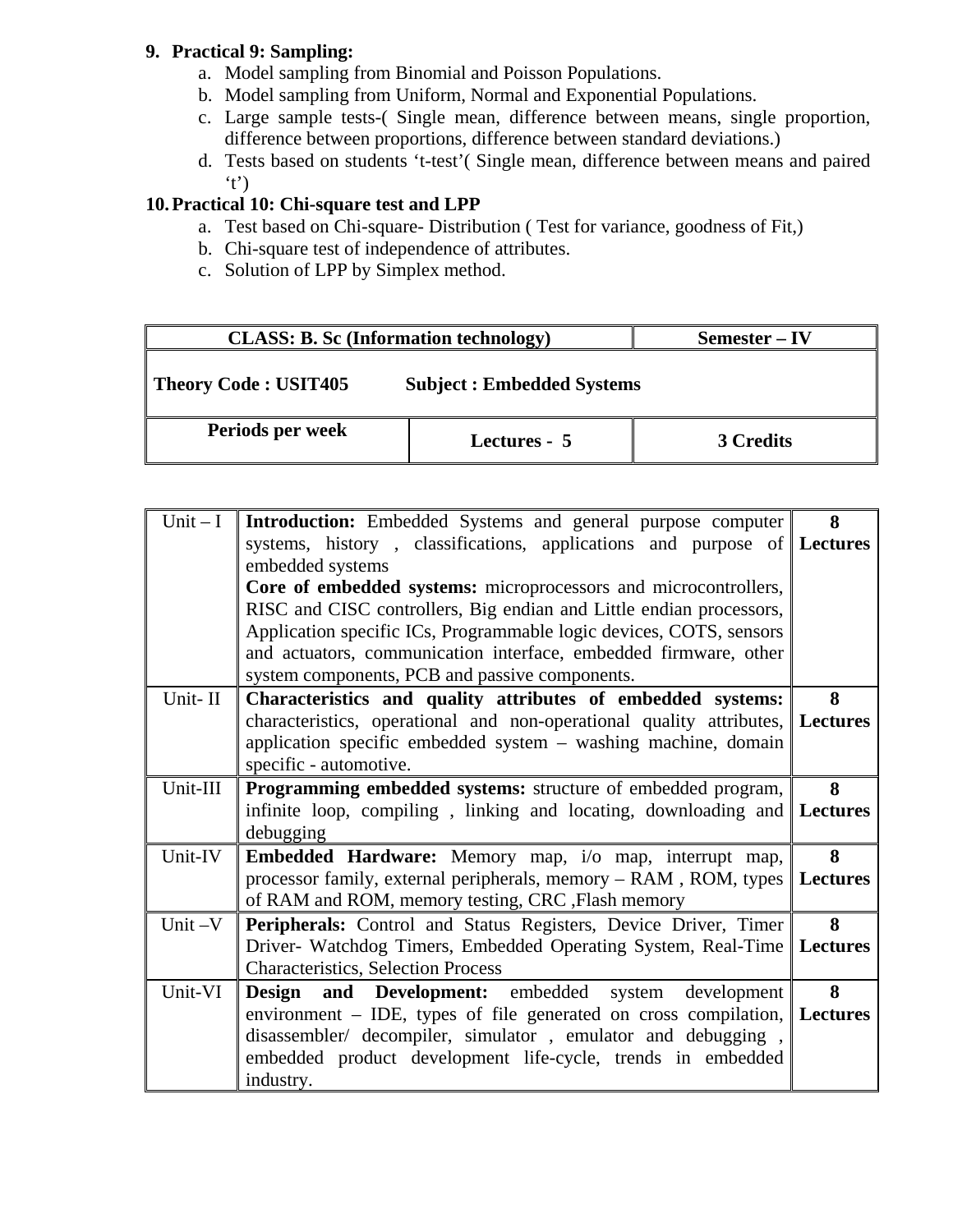*Programming Embedded Systems in C and C++,* First Edition January**,** Michael Barr ,O'Reilly *Introduction to embedded systems*, Shibu K V, TATAMCGRAW-HILL.

#### **References:**

*Embedded Systems*, Rajkamal, TATAMCGRAW-HILL

#### **Practical Code : USIT4P5**

**Term Work:** Should contain at least 6 assignments (one per unit) covering the syllabus.

**Tutorial:** At least three tutorials based on above syllabus must be conducted.

#### **Practical List:**

- 1) Configure timer control registers of 8051 and develop a program to generate given time delay.
- 2) Port  $I / O$ : Use one of the four ports of 8051 for O/P interfaced to eight LED's. Simulate binary counter (8 bit) on LED's
- 3) Serial I / O: Configure 8051 serial port for asynchronous serial communication with serial port of PC exchange text messages to PC and display on PC screen. Signify end of message by carriage return.
- 4) Interface 8051 with D/A converter and generate square wave of given frequency on oscilloscope.
- 5) Interface 8051 with D/A converter and generate triangular wave of given frequency on oscilloscope.
- 6) Using D/A converter generate sine wave on oscilloscope with the help of lookup table stored in data area of 8051.
- 7) Interface stepper motor with 8051 and write a program to move the motor through a given angle in clock wise or counter clock wise direction.
- 8) Generate traffic signal.
- 9) Temperature controller.
- 10)Elevator control.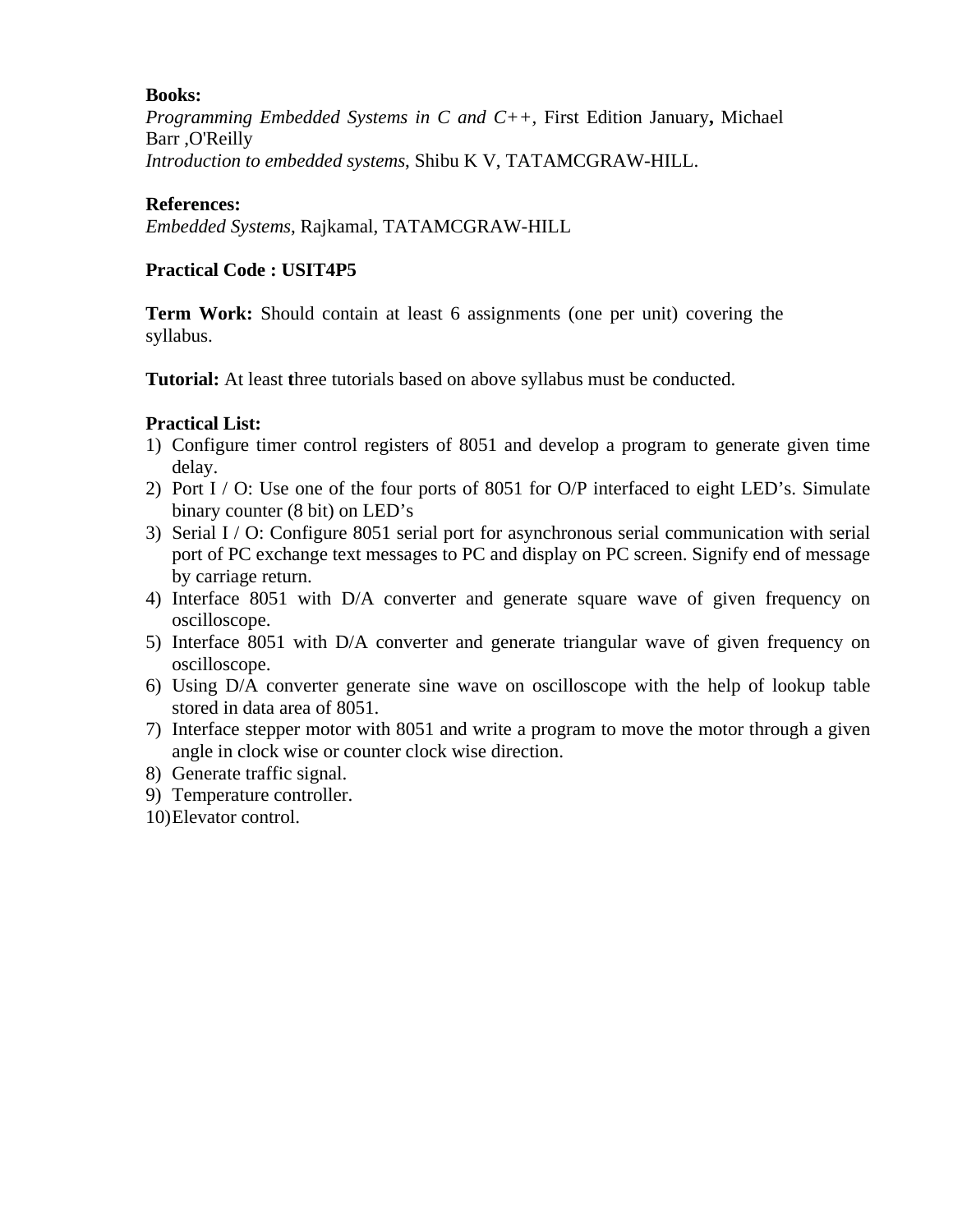**Issues related to Term Work, tutorial, assignments and Practicals** 

**Following is the marks distribution for Theory and Practical. Minimum 16 marks out of 40 and 24 marks out of 60 for passing in Theory and 8 marks out of 20 and 12 marks out of 30 for passing in Practical.** 

**Credit of 3 of Theory and 1 of Practical for any course is to be awarded only if students clear.** 

#### *Semester III*

| <b>Theory</b>  |                                       |                 |              |                                |            |
|----------------|---------------------------------------|-----------------|--------------|--------------------------------|------------|
| Course         | <b>Internal Assessment (40 Marks)</b> |                 |              | <b>External Assessment (60</b> | Total(100  |
|                |                                       |                 |              | Marks)                         | Marks)     |
|                | <i>Assignment</i>                     | <b>Tutorial</b> | <b>Class</b> | <b>Theory Exam</b>             |            |
|                |                                       |                 | <b>Test</b>  |                                |            |
| <b>USIT301</b> | <i>10</i>                             | <i>10</i>       | 20           | 60                             | <b>100</b> |
| <b>USIT302</b> | <i>10</i>                             | 10              | 20           | 60                             | <b>100</b> |
| <b>USIT303</b> | 10                                    | <i>10</i>       | 20           | 60                             | <b>100</b> |
| <b>USIT304</b> | 10                                    | <i>10</i>       | 20           | 60                             | <b>100</b> |
| <b>USIT305</b> | 10                                    | 10              | 20           | 60                             | <b>100</b> |

#### *Practical*

| Course | <b>Internal Assessment (20)</b>  | <b>External Assessment (30)</b> | <b>T</b> otal |
|--------|----------------------------------|---------------------------------|---------------|
|        | Marks)                           | Marks)                          | (50 Marks)    |
|        | $USIT3P1$ $Case Study$           | Case Study                      | 50            |
|        | <b>USIT3P2</b>   Problem Solving | <b>Problem Solving</b>          | 50            |
|        | <b>USIT3P3</b>   Lab and Journal | <b>Practical Exam</b>           | 50            |
|        | <b>USIT3P4</b>   Lab and Journal | <b>Practical Exam</b>           | 50            |
|        | <b>USIT3P5</b>   Lab and Journal | <b>Practical Exam</b>           | 50            |

#### *Semester IV*

| <b>Theory</b>  |                                       |                 |              |                                |            |
|----------------|---------------------------------------|-----------------|--------------|--------------------------------|------------|
| Course         | <b>Internal Assessment (40 Marks)</b> |                 |              | <b>External Assessment (60</b> | Total(100  |
|                |                                       |                 |              | Marks)                         | Marks)     |
|                | <i>Assignment</i>                     | <b>Tutorial</b> | <b>Class</b> | <b>Theory Exam</b>             |            |
|                |                                       |                 | <b>Test</b>  |                                |            |
| <b>USIT401</b> | <i>10</i>                             | <i>10</i>       | 20           | 60                             | <b>100</b> |
| <b>USIT402</b> | <i>10</i>                             | 10              | 20           | 60                             | <b>100</b> |
| <b>USIT403</b> | 10                                    | <i>10</i>       | 20           | 60                             | <b>100</b> |
| <b>USIT404</b> | 10                                    | <i>10</i>       | 20           | 60                             | <b>100</b> |
| <b>USIT405</b> | 10                                    | 10              | 20           | 60                             | <i>100</i> |

#### *Practical*

| Course  | <b>Internal Assessment (20)</b><br>Marks) | <b>External Assessment (30</b><br>Marks) | <b>Total</b><br>$(50 \text{ Marks})$ |
|---------|-------------------------------------------|------------------------------------------|--------------------------------------|
|         | <b>USIT4P1</b>   Lab and Journal          | <b>Practical Exam</b>                    | 50                                   |
|         | <b>USIT4P2</b>   Problem Solving          | <b>Problem Solving</b>                   | 50                                   |
| USIT4P3 | Lab and Journal                           | <b>Practical Exam</b>                    | 50                                   |
| USIT4P4 | Lab and Journal                           | <b>Practical Exam</b>                    | 50                                   |
|         | $\vert$ USIT4P5 $\vert$ Case Study        | Case Study                               | 50                                   |